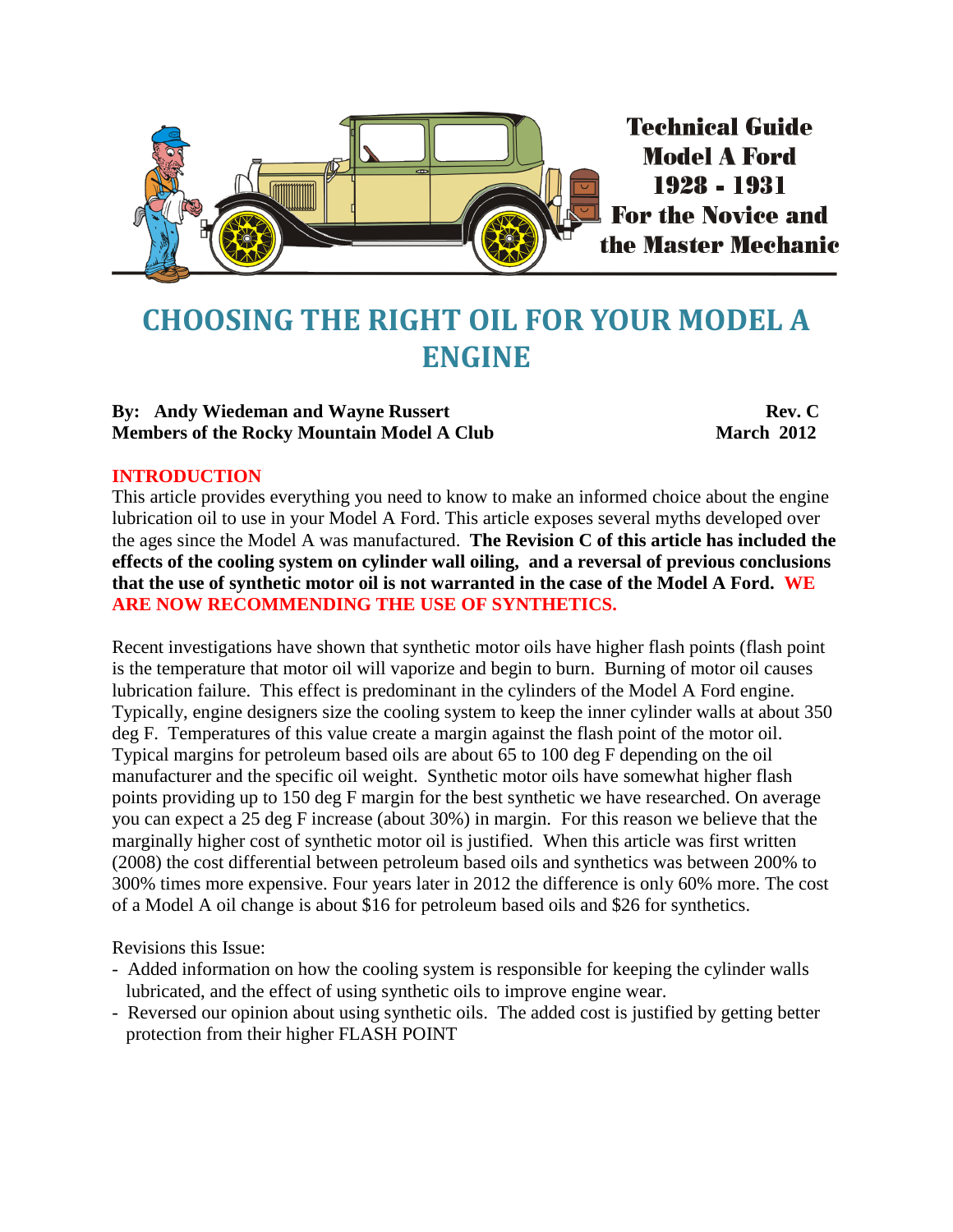## **TABLE OF CONTENTS (Click a topic to read the Chapter)**

| WHICH OIL TO USE?                                                             |  |
|-------------------------------------------------------------------------------|--|
|                                                                               |  |
|                                                                               |  |
|                                                                               |  |
|                                                                               |  |
|                                                                               |  |
|                                                                               |  |
|                                                                               |  |
|                                                                               |  |
|                                                                               |  |
|                                                                               |  |
|                                                                               |  |
| WARNING! Do not use API grade SM oils in the Model A (without an additive) 13 |  |
|                                                                               |  |
|                                                                               |  |
|                                                                               |  |
|                                                                               |  |
|                                                                               |  |
|                                                                               |  |
|                                                                               |  |
|                                                                               |  |
|                                                                               |  |
|                                                                               |  |
|                                                                               |  |
|                                                                               |  |
|                                                                               |  |
|                                                                               |  |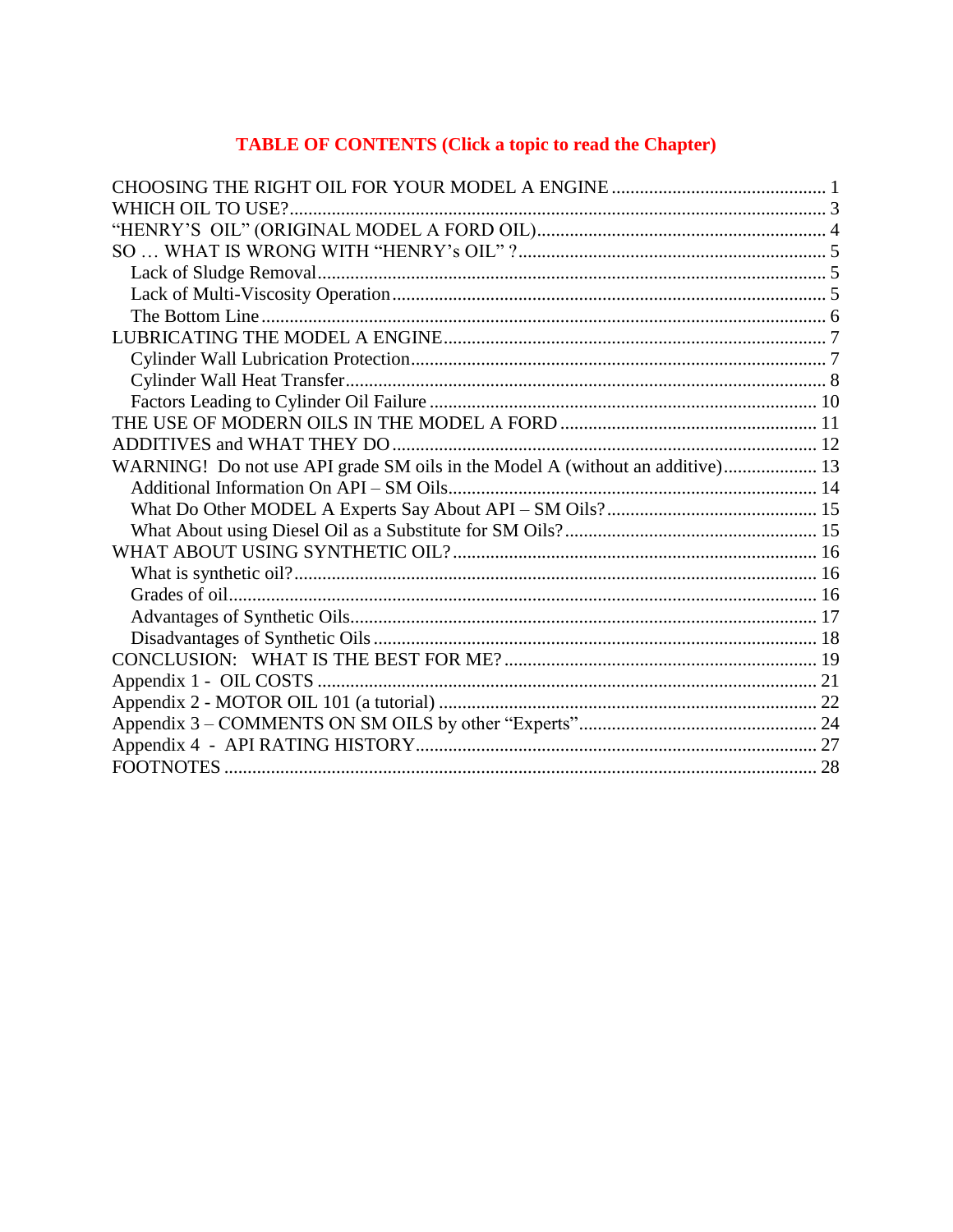# <span id="page-2-0"></span>**WHICH OIL TO USE?**

A common problem facing owners of Ford Model A automobiles is choosing the right oil to use in the car's engine for lubrication. There are many myths abounding in the owner's circles and forums. Some owners claim that straight mineral oil as Henry used is the way to go. Others claim that the use of a straight 30W non-detergent oil is preferred. Many owners put modern multi-grade oils in their restored vehicles, while others claim that the use of "detergent" oils such as found on the shelves of Walmart, Napa, and other retailers will clog up the engine with deposits scoured from the walls of the oil pan. This report seeks to shed some light on the facts of motor oils and dispel some of the myths surrounding their use in vintage automobiles.

In addition, the recent mandate by the US Government to remove or significantly reduce an additive from modern oils has caused a huge concern with vintage car owners, since that additive prevented excessive cam to valve and gear wear. What is the straight scoop, what is the "right" oil to use, how should we deal with the new modern oils? This paper covers the pros and cons of all types of oils and provides a reference for new and old Ford Model A owners, so that they can make an informed decision. In addition, the section on a recent change in oil formulation caused by an EPA mandate that reduces an anti-friction compound, with potential harmful effects on the Model A engine, is included. Information on what to look for in a modern oil, and what to do about the change in formulation is presented. We also compare the use of synthetic oils to mineral oils.

This paper draws upon previous work by others, and our own Internet research into the complicated world of engine oil knowledge. We start off with defining what oil the original Model A Ford was delivered to the customer with in the years  $1928 - 1931$ , progress through the various improvements made to oils over the last 75 years, and their benefits to the restored Model A Ford, and conclude with some recommendations.

Our conclusion is that the use of the higher cost Synthetic Multi-Grade 10W-40 Motor Oil for newer Model A engines is justified since it has a benefit in terms of a higher temperature margin for preventing cylinder wall scoring. Some reporters of vintage car motor oil use have suggested that the lower friction of synthetic motor oil poses a problem for the cam to follower interface, and may cause premature failure of the cam shaft. There has not been testing or actual reports that this is or is not a real problem. If your engine is older, and worn, we recommend 20W-50 Synthetic Multi-Grade motor oil.

Finally, we provide an Appendix 1 to this report which compares the cost of various oils commonly available at retail outlets. Appendix 2 is "Motor Oil 101" which is useful to find out what the basic process is for making modern motor oils, and the derivation of various terms. Appendix 3 provides a current sampling of what the Model A "experts" are saying about the EPA mandate to remove ZDDP. Appendix 4 is a short history of the American Petroleum Industry Rating system and shows API designations of SA through SM and what they contain. Appendix 5 provides a listing of Motor Oil Flash Points.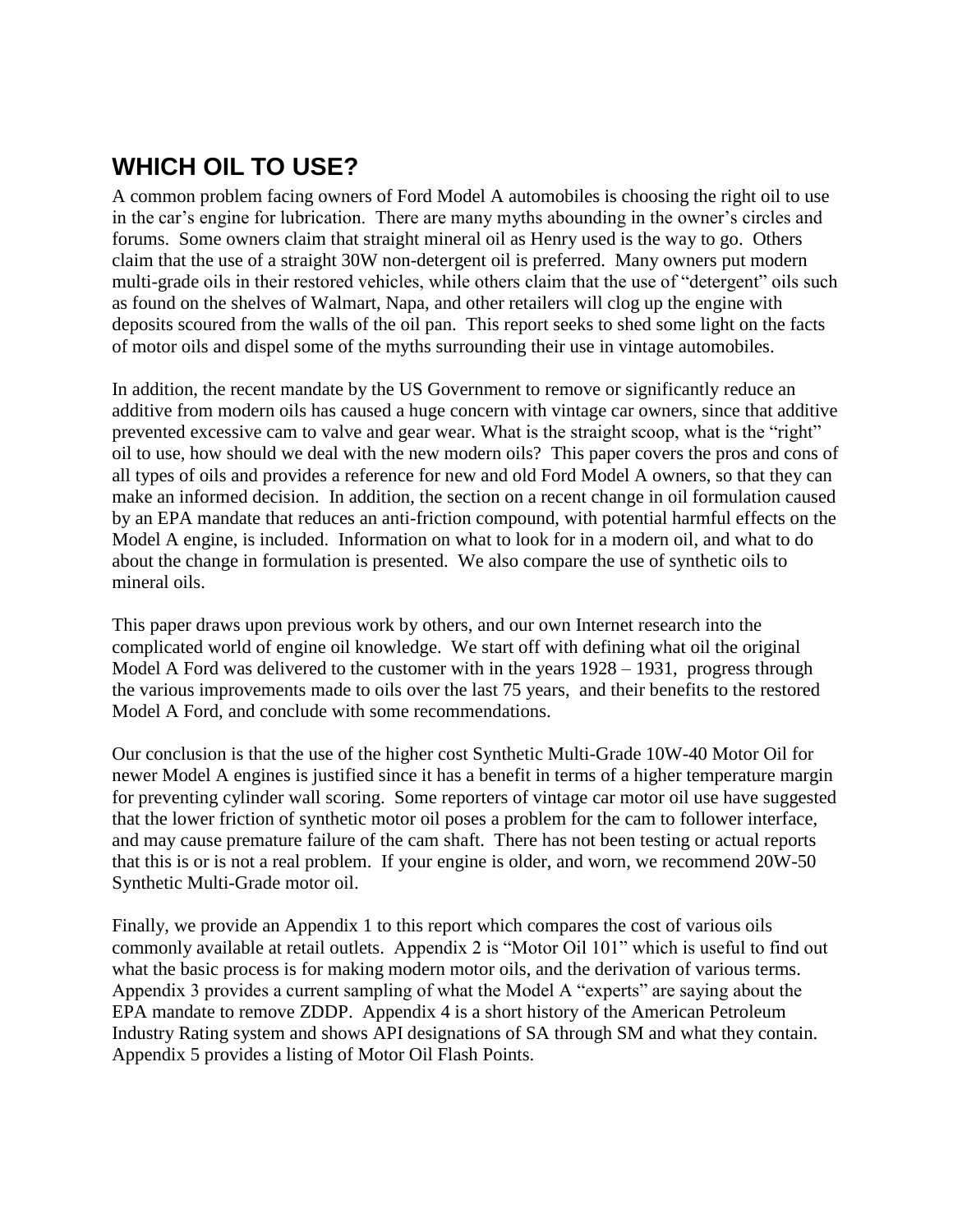# <span id="page-3-0"></span>**"HENRY'S OIL" (ORIGINAL MODEL A FORD OIL)**

Our best source of information regarding the original oils used in the Ford Model A automobiles in the years 1928 – 1931 comes from a book originally published in April 1931 and the Model A Service Bulletins published by Ford Motor Company during 1928 - 1931. The book, "Model A Ford Construction – Operation – Repair" <sup>1</sup> by Victor Page<sup>2</sup>, has been reprinted several times and presents information as close to the original as possible. Page had the cooperation of the Ford Motor Company and covers the Model A strictly as it came from the factory.

Page's book provides information on the mineral oils originally shipped with the factory produced automobile and what oils to use when doing an oil change. Page emphasizes that "only medium light, high grade engine oil should be used in the engine<sup> $\frac{3}{2}$ </sup>. "It should have sufficient body so that the pressure between the two bearing surfaces will not force out the oil." Page goes on to say that it is important to choose the weight of the oil carefully, especially in cold weather. He sets out Technical Specifications in two charts, one for Winter use and one for Summer. In those days prior to the American Petroleum Institute's labeling of oil types (such as SA, SB and so on) there was only the S.A.E standards to use. The Ford Motor Company had its own oil formulation and it was designated Ford M-515-A for winter use, and Ford M-515-B for summer use. Page recommended, at that time  $4$ , for owners to use an SAE 40 Weight (viscosity) for summer, and SAE 20 Weight for winter.<sup>5</sup> The Ford Motor companies Service Bulletin shows that these weights approximates the Ford M-515 A and B respectively  $6$ . In this publication the Ford Motor company "strongly recommended an oil having the body of S.A.E. viscosity No. 40" for use in the summer.

Page also provides a treatise on "Lubrication Theory" which is quite interesting. It categorizes the characteristics of a "proper oil" and the derivation of oils.<sup>7</sup> The term "mineral oils" are used to describe oils derived from crude petroleum by refining. Page also discusses the lubrication method of the Ford Model A Engine. "A series of troughs are placed on the centerline of each cylinder in the bottom crank case, these being so arranged that as the connecting rods rotate the big ends dip into the troughs and scoop out some of the oil present in these members, throwing it about the engine interior"<sup>8</sup>. In this so called "dip and splash" oiling system was common to engine design prior to 1931. This means, that it is only necessary to keep these troughs full of oil to properly lubricate the engine. This is done by simply keeping the oil at the "full" mark on the oil filler gage (bayonet), thus insuring that considerable oil will be sucked in by the oil pump gears which then lift the oil into a feed pipe attached to the side of the crankcase. In turn, the oil is communicated to the valve spring compartment. From this compartment after lubricating the valve stems, springs, and timing gears, the oil drains back, filling the troughs until they overflow, and thence back to the sump.

Page claims that the Ford Model A will consume about 1 quart of oil per 100 miles.  $9$  He stresses that Ford recommends frequent checking of the oil level and keeping a "Full" sump. He also recommends draining are replacing the oil every 500 miles, and especially in cold weather, to remove and clean the oil pan clean-out plate once a month. <sup>10</sup>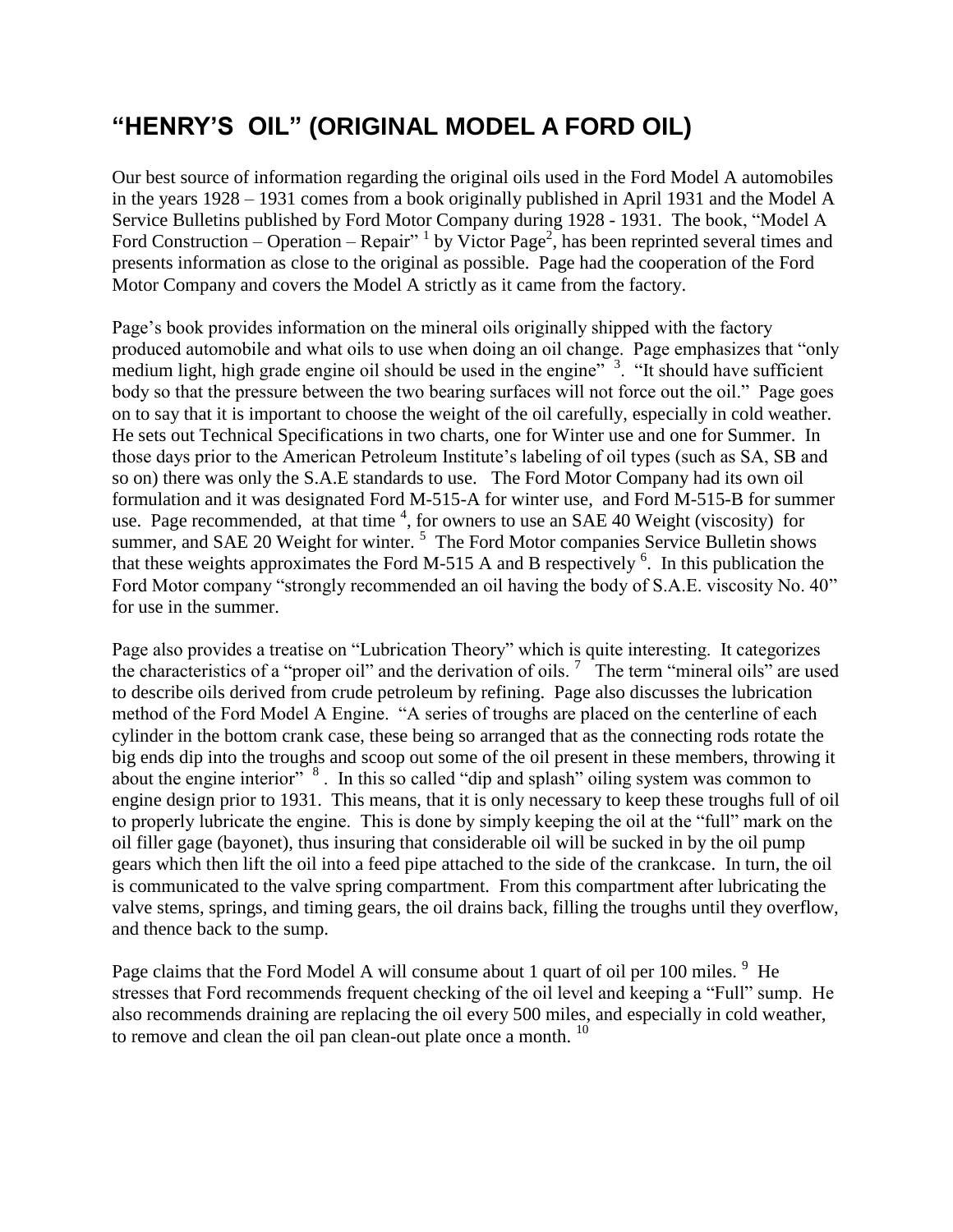## <span id="page-4-0"></span>**SO … WHAT IS WRONG WITH "HENRY's OIL" ?**

It simply does not have the improvements in wear reduction, keeping combustion particles in suspension, anti-foaming, and viscosity index improvers, that have been added to oils during the last 75 years. "Henry's Oil" simply is not as good an oil as the modern oils. These older oil formulations, have two major drawbacks. Firstly, combustion products mainly in the form of carbon particles are deposited in the oil during the operation of the Model A. These particles settle to the bottom of the oil sump, forming sludge. Secondly, "Henry's Oil" did not have a multi-viscosity improver additive. Multi-viscosity oils such as 10W-30 are available today, thus avoiding the necessity to use two different weights of oil as in the 1930's. As discussed above, the Model A owner was advised to use 20W oil in the winter and 40W oil in the summer.

## <span id="page-4-1"></span>*Lack of Sludge Removal*

The value of detergent additives not present in "Henry's Oil" is elimination of sludge. Those of us who can remember the 1950's can remember pulling the oil pan, and seeing the thick layer (sometimes as much as ½ inch) of sludge coating the bottom of the pan. Modern oils have reduced this to a minimum by adding "detergents" , a term coined in the 1950's to sell the oil. Detergents are not soap, a myth caused by equating the apparent cleaning of the engine to clothes being cleaned by detergent soap. Another myth complains that the modern oils with the "detergent" additive will stir up any residual sludge in the engine and clog oil passages and cause engine damage. In fact, motor oil additives called detergents neutralize acids and clean engines, but are incapable of removal of sludge and varnish. Detergents are more like solvents than wire brushes. Dispersants and Detergents keep products of combustion, and other particulates suspended so that they do not block passages or lodge in cavities. To use an oil which does not have detergent it is necessary to use an oil with the API label SA or SB oil, if you can find it. However, if you use a non detergent oil you must be prepared to change oil more frequently, clean the oil pan monthly  $11$ , and drop the pan and clean the engine at least once a year.

Some old timer Model A owners cling to the myth that "detergent" oil will clog your engine's oil passages and damage your engine. However, since the "detergent" in fact cannot do this, it is recommended that modern oils with the capability of keeping combustion products suspended combined with frequent oil changes is recommended.

## <span id="page-4-2"></span>*Lack of Multi-Viscosity Operation*

Modern drivers of restored Model A Fords may only drive their cars less than 2000 miles a year, and only use them periodically when temperatures vary between winter and summer conditions. Thus, a problem occurs of which weight oil to use. Model A owners that want to use a "straight weight" oil generally split the difference with the use of a 30 weight oil, however, this means that after the engine is hot, the recommended 40 weight oil lubrication quality is missing. This has been solved for us by the oil manufacturers. In the 1960's multi-viscosity oils appeared on the scene. These oils have a viscosity index changing feature added, which allows an oil to behave like 20 weight in the winter, when it is cold when you start the car, and then behave like a 40 weight oil when the engine warms up.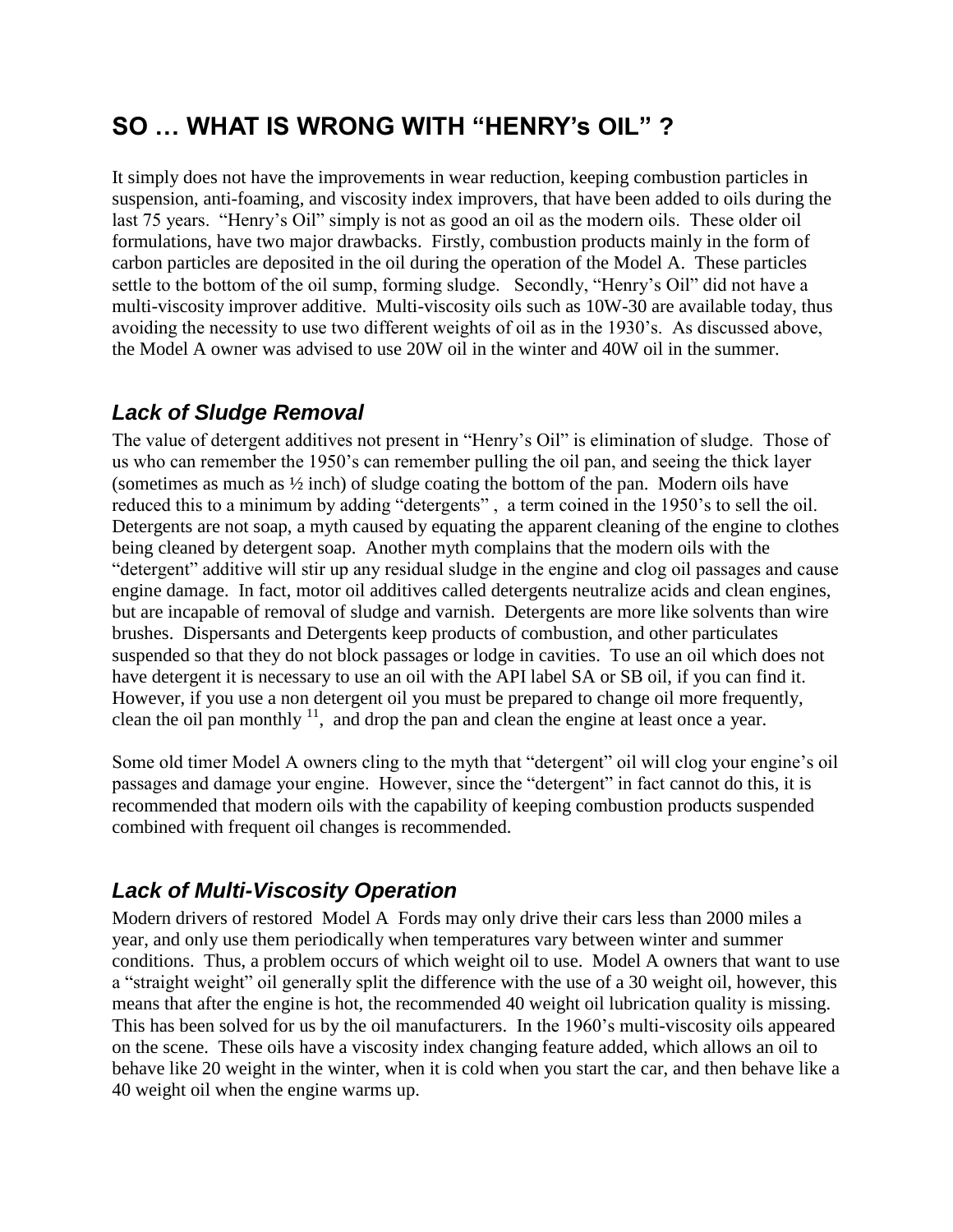Multi viscosity oils work like this: Polymers are added to a light base (5W, 10W, 20W), which prevent the oil from thinning as much as it warms up. At cold temperatures the polymers are coiled up and allow the oil to flow as their low numbers indicate. As the oil warms up the polymers begin to unwind into long chains that prevent the oil from thinning as much as it normally would. The result is that at 100 degrees C the oil has thinned only as much as the higher viscosity number indicates. Another way of looking at multiviscosity oils is to think of a 20W-50 as a 20 weight oil that will not thin more than a 50 weight would when hot. So, which temperature range should you select? The chart to the right shows the temperature ranges for various winter temperatures. As you can see the difference between 10W and 20W is 20 degrees F. While it is unlikely that you will be attempting to start



your car at -20 degrees F it is also true that a 10W initial viscosity will help you with starting your car at 0 degrees F due to its lower viscosity.

To approximate "Henry's Oil" you would use a year round 20W-40 oil. A recent survey of retailers shows that a 20W-40 oil is hard to come by. On the other hand, 10W-40 is a common oil. The oil will be transitioning between 10 weight and 40 weight rapidly, as the engine heats up. Most of the operation of the car the oil will be acting as a 40 weight. It is judged that a 10W-40 is an appropriate oil for new and engines in good working order. Les Andrews a California Model A expert recommends 20W-50 for older engines with more wear on them. A multi-viscosity 20W-50 oil is readily available from most retailers.

#### **Other Modern Oil Additives Missing in "Henry's Oil"**

The following additional features in modern oils that are missing in "Henry's Oil" are; Anti-Wear Compounds (friction modifiers), Corrosion Inhibitors, Anti-Oxidents, and Anti-Foamants. Their benefits are listed on the chart in the next section.

## <span id="page-5-0"></span>*The Bottom Line*

So lets answer our original question. "So what's wrong with "Henry's Oil"? Nothing, as long as you do not want the benefits of 75 years of oil improvements. However, the use of "Henry's Oil" (a non-detergent, straight weight oil) is the drawbacks listed above. Indeed, the use of a straight 30 weight oil recommended by many Model A forums may lead to a lack of lubrication quality. The use of an oil similar to "Henry's Oil", especially if much care is not taken by the owner, will result in an engine needing rebuilding sooner than an owner using a modern oil. There are no statistics available on this issue, however, logic concludes that this is a reasonable conclusion.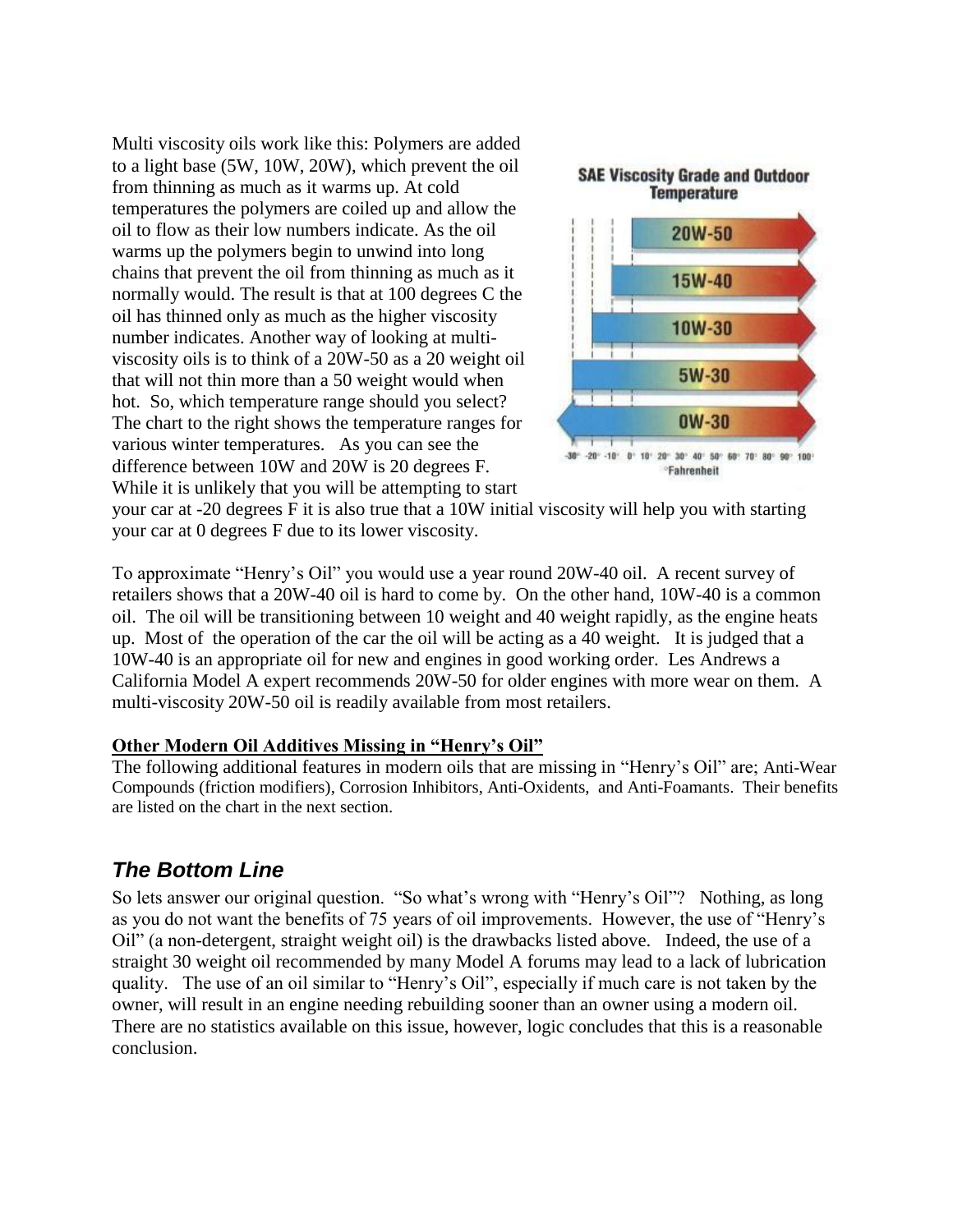Therefore, we recommend the use of a modern 10W-40 multi-viscosity motor oil. Now we are presented with the decision of whether to use a synthetic formulation, or a petroleum based oil. To understand this issue we must first understand what we are lubricating and why.

# <span id="page-6-0"></span>**LUBRICATING THE MODEL A ENGINE**

Understanding the Model A Ford Oiling System is detailed in Les Andrews book "Model A Ford Troubleshooting & Diagnostics" at page 4-36. The Model A is "oiled" using a combination of pumped oil under pressure, an oil fog caused by a splash and dip system, and gravity feed.

The oil pump is submerged in oil below the oil pan tray, a corrugated sheet metal pan, located in the main oil pan. A good diagram of the oiling system is shown in Les Andrews book on page 4- 37. Oil is pumped at a rate of a little over 1 gallon per minute at 1300 RPM to the valve chamber. About 1 quart of oil remains in the valve chamber while the engine is running. Oil then proceeds downward from the chamber to the bearings by gravity feed. The pump delivers more oil than the chamber can hold and excess oil flows back to the pan through a slanted return pipe situated on the exterior of the engine, allowing cooling air to blow over the pipe.

The oiling of the cylinder walls is accomplished by scoops (dippers) on the connecting rods. These dippers pick up oil from the corrugated sheet metal pan and create a "fog" of oil that lubricates the pistons and cylinder walls.

Lubricating the bearings, cam and valve train will be covered in a future revision to this paper, but a discussion of the cylinder wall oiling is now included as it pertains to the selection of synthetic versus petroleum based oils.

## <span id="page-6-1"></span>*Cylinder Wall Lubrication Protection*

It is important to choose an oil which will not break down due to high temperatures of the engine. This is especially true in high altitude driving here in Colorado. As discussed above the cylinder walls are lubricated with a film of oil, delivered by the splash and dip system creating an oil fog in the lower part of the engine. An oil ring on each piston controls the amount of oil deposited on the cylinder wall on each stroke of the piston.

The oil deposited on the cylinder wall must not be subjected to high enough temperatures that would cause the oil to vaporize and burn. If vaporization and burning occur, then the cylinder walls will score and the engine will quickly wear and fail. The cooling system of the Model A has been sized to prevent the oil from reaching the vaporization point and burning. The vaporization point is called the FLASH POINT.

To understand how the cooling system prevents the oil from reaching the flash point we now discuss the heat transfer system in the Model A. A detailed discussion of this is covered in the Technical Guide to the Model A article posted on the Rocky Mountain A's website (www.rockymountainmodelaclub.org) on the Techincal Info page under the topic Maintenance.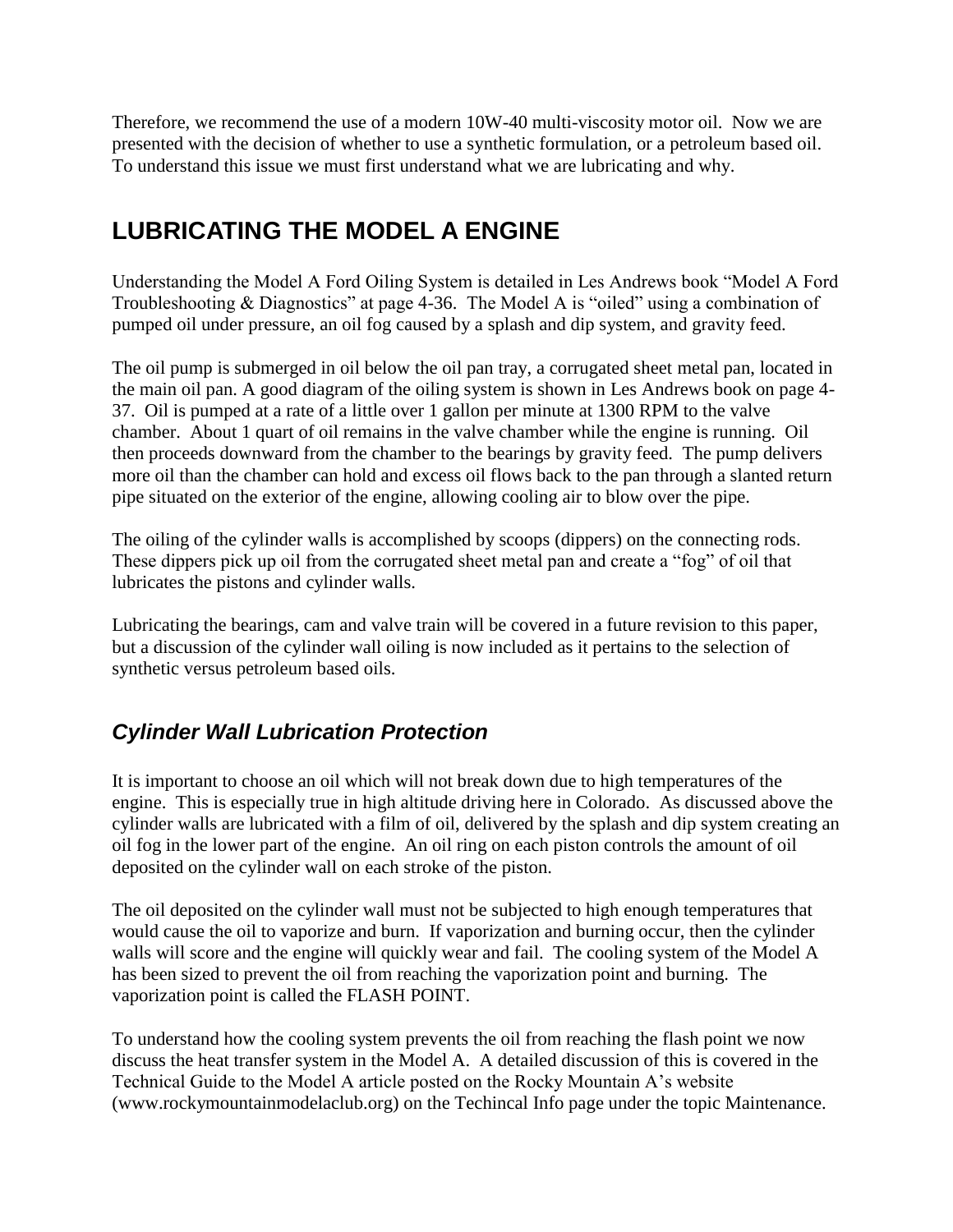## <span id="page-7-0"></span>*Cylinder Wall Heat Transfer*

The model shown in the diagram below illustrates the components of the engine in the area of the cylinder to piston. The piston operates in a cylinder which compresses a fuel-air mixture which is ignited by a spark generated by the ignition system of the Model A. In turn, the burning fuel generates a flame propagation effect causing combustion of the entire fuel-air mixture to



Not to Scale

combust, pushing the piston downward on the power stroke. After the power stroke, the burned gasses are pushed out of the cylinder, by the exhaust stroke, and new fuel is pulled into the cylinder by the intake stroke. Finally, the compression stroke squeezes the fuel-air mixture up into the combustion chamber, and the cycle repeats. In this cycle there is a heating process by combustion, followed by a cooling process resulting in complicated heat input to the cylinder walls. This process is dependent upon the speed and operation of the engine. Slow speeds such as in a parade, or traffic, have higher heating and reduced cooling. Incorrect fuel-air mixtures, such as a too far retarded spark, or other engine ignition problems such as poor spark generation, worn spark plugs, carbon buildup, will also cause higher heating, and reduced cooling of the cycle. These effects are exacerbated by high weather temperatures, and altitude.

The combustion – exhaust – intake - compression cycle generates power, but also creates a boundary layer of stagnant gases at the cylinder walls (and other parts of the combustion chamber). This boundary layer at the surface of the cylinder wall is a very poor conductor of heat. Fortunately for the spark ignition cycle engine, this boundary layer exists, because it is this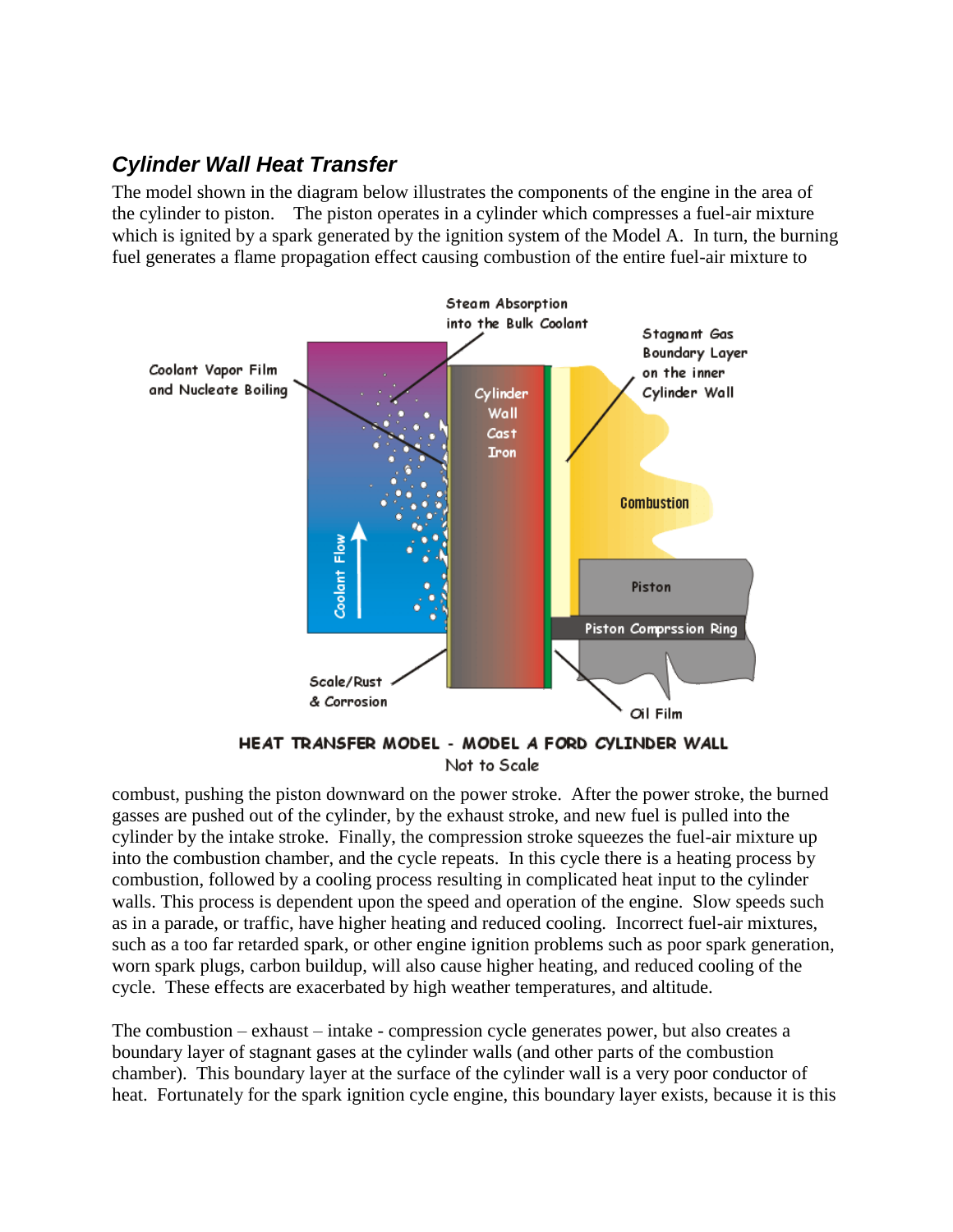layer of stagnate gasses which reduces the very high 2,000 degree plus combustion gas temperature to a more manageable temperature at the cast iron cylinder wall of about 350 deg F. Without this very poor conduction, of this stagnate gas boundary layer, the internal combustion engine as we know it, would not be feasible. The cylinder wall lubricating film is exposed to this high temperature boundary layer of burning gases.

The remaining elements of the heat transfer model are also shown in the diagram. The inner cylinder wall has a coating of lubricating oil placed there by the dip and splash operation of the crank shaft, and controlled by the oil rings on each stroke. It is this film which the coolant must maintain at below the flash point of the oil.



EXAMPLE TEMPERATURES - MODEL A FORD CYLINDER WALL At Sea Level

The diagram above shows a typical temperature profile across a segment of the cylinder wall. The green layer represents the lubricant film on the interior of the cylinder. It is this film that is necessary to cool to below its flash point, leading to burning of the lubricating motor oil. The red line represents the temperature drops in the heat transfer model. When the fuel is combusting there are high temperatures formed, but the cyclic operation of the engine reduces the average temperatures considerably.

Oil is composed of hydrocarbons which can burn if ignited. The flash point of motor oil is the lowest temperature at which the oil gives off vapors which can ignite. The flash or ignition temperature of modern oils ranges from Amsoil at 507 degrees F to Exxon SuperFlow at 392 degrees F. Typically, petroleum based motor oils have flash points in the 415 to 450 deg. F range. Synthetic oils have higher flash points. It is unknown what the engineers at Ford contemplated as a design set point to establish the cooling system design, but it is reasonable to assume that the design evolved from previously established design practices and not a lot of modern scientific analysis or laboratory experimentation. The accepted practice of the era, would lead to keeping the oil temperature on the cylinder walls at a maximum of 350 degrees F.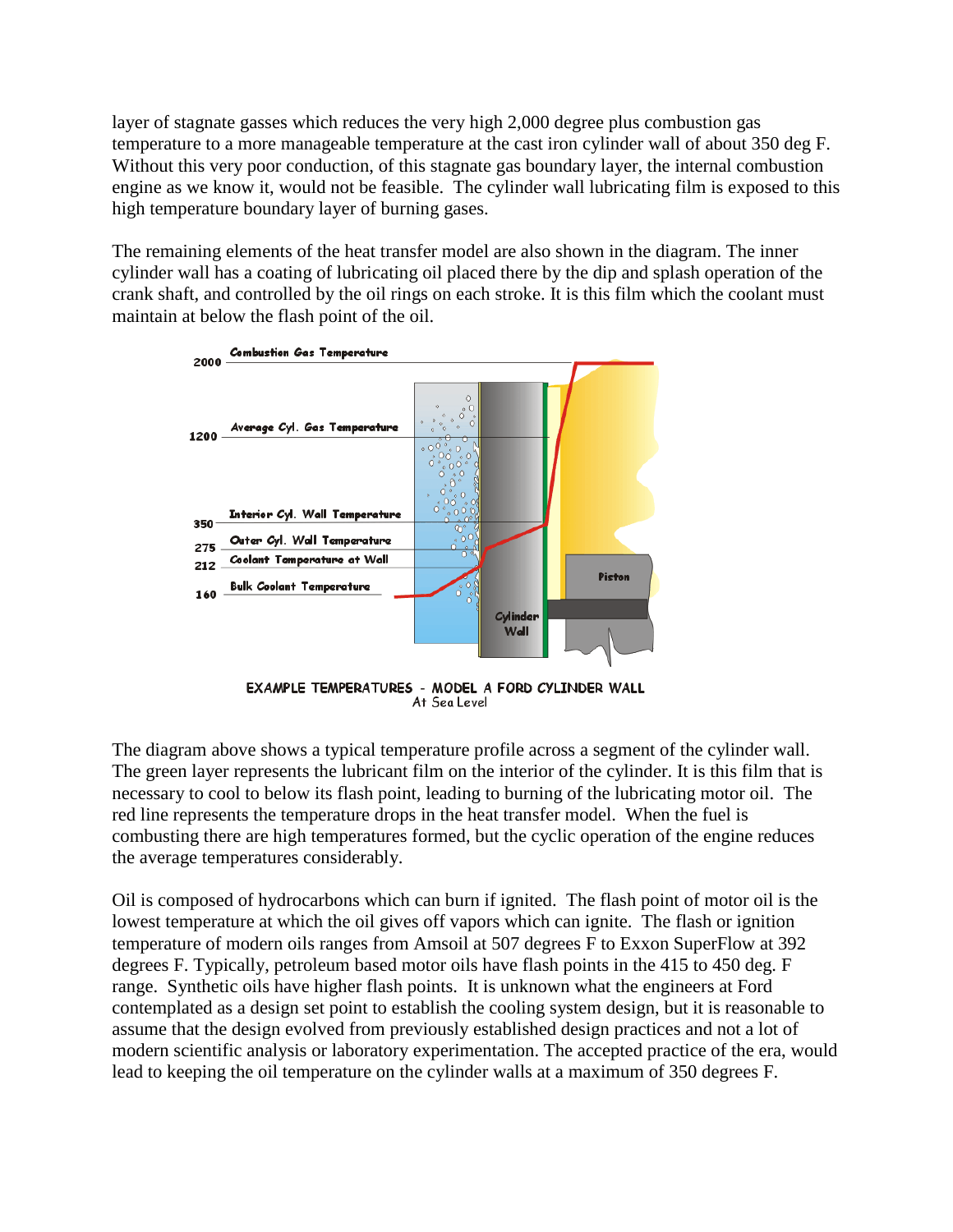The desire to maximize the margin between the inner cylinder wall temperature and the flash point of the oil is thus an important parameter in the selection of what oil to use.

## <span id="page-9-0"></span>*Factors Leading to Cylinder Oil Failure*

Factors which can cause engine overheating, leading to the temperature of the inner cylinder wall causing oil failure are many and varied. These are;

- Driving conditions, the altitude of operation, the temperature of the ambient air outside
- The mechanical condition of the engine and cooling system
- The type of coolant, and the flow rate of the coolant within the engine
- The fuel-air mixture and the spark advance setting
- The type and flash point of the oil used in the engine

In order to have the most margin in operation of the engine to allow for varying driving conditions and variability in carburetion and spark setting , it is important to have the mechanical condition of the cooling system in tip top condition and no obstructions in the coolant flow hoses and to select the highest flash point oil available.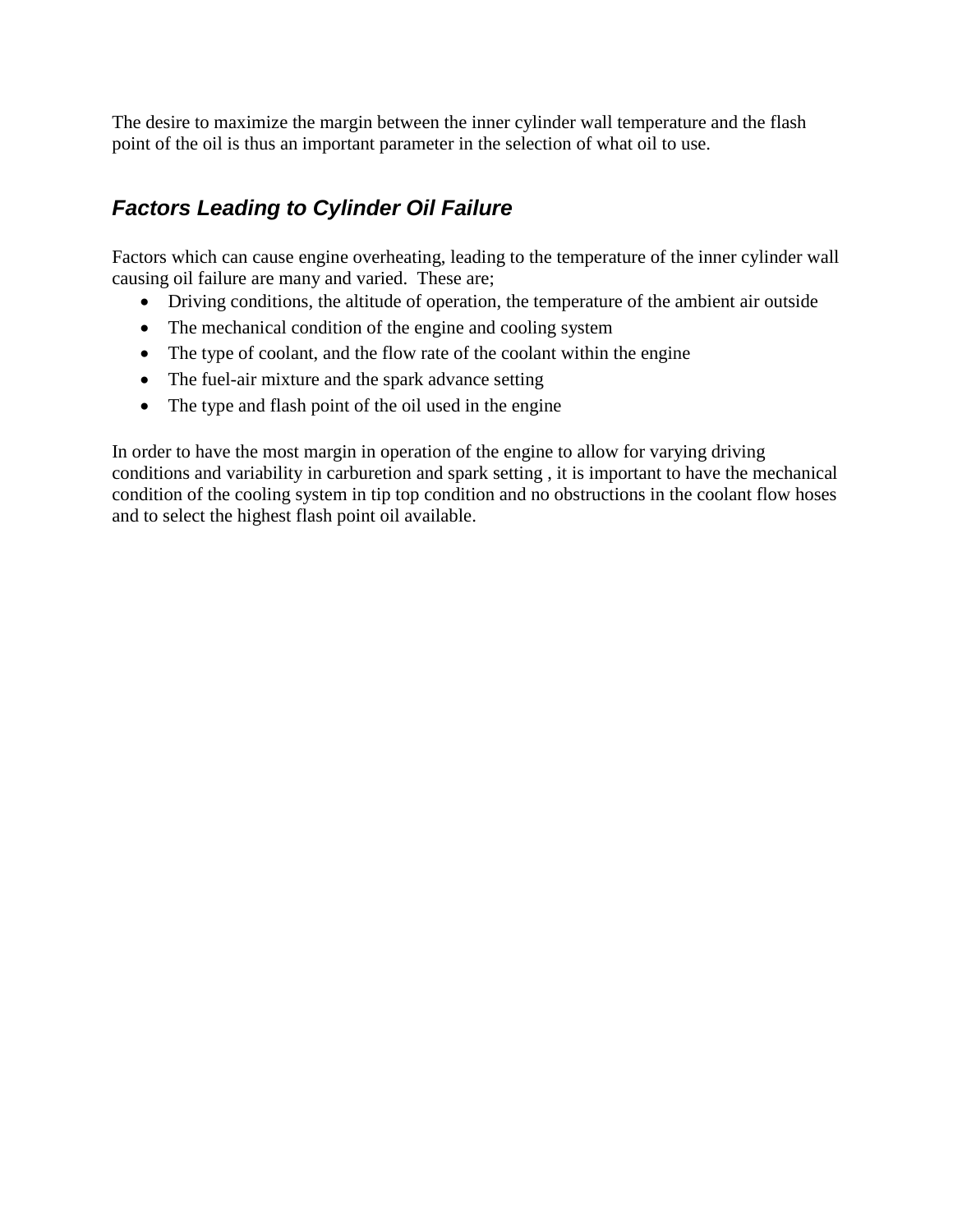## <span id="page-10-0"></span>**THE USE OF MODERN OILS IN THE MODEL A FORD**

The following information in this article was gleaned from the Model "A" News publication of an article written by Joseph Valentine  $^{12}$  of the Model A Restorers Club article  $^{13}$  and other sources. The Model "A" News paper points out that there are three choices for motor oil. There are Mineral based detergent (both straight weight and multi-grade), non-detergent oils, and new synthetic oils. As Wayne Russert points out there was only non-detergent, straight mineral oil with no additives available in 1928 through 1931 for the Ford Model A. Therefore, Ford Motor Company at that time, recommended the use of 20W oil in the summer, changing the oil to 40W in the winter. Notice that the old timers myth … "it is best to use 30W" was not advised by Ford. The purpose of an engine oil, as pointed out by our "oily" expert Don Nelson, is to Lubricate, Prevent Wear, Prevent Corrosion, and Cool the engine (actually the engine cooling provided by the lubricant in the engine is not significant).

The American Petroleum Institute (API) developed a classification system for labeling motor oils which are still used today. The closest equivalent oil that was originally used in the Model A would be labeled SA a non-detergent no additive oil. The designation SA stands for Service (or Spark) and the A for the "first designation". There are many classes of oils from SA to now SM to get information on oils of various API designations please review Appendix 4. The later in the alphabet the more (or in some cases less) additives have been blended into the oil. For example, SB oils have minimal additives and are non-detergent.

The Society of Automotive Engineers (SAE) developed a method of classifying the viscosity or grade of motor oils. Viscosity is the property of resistance to motion. Referred to as "weight" lower numbers mean less viscosity. A 10 weight oil is thinner than a 40 weight oil at a given temperature. There are two types of these motor oils, "straight weight" and "multi-grade". Multi-grade oils have Viscosity Index Improvers added that improved oils so that they flowed freely at low temperatures, but provide the required viscosity at high temperatures. A straight weight oil would be, as an example, labeled 30 weight, while a multi-grade oil would be labeled 10W-30 (the W in the designation stands for "Winter" not weight). The example 10W-30 multigrade oil will provide 10 weight performance at about -20 deg. F and then increase to 30 weight as the engine warms up.

All this brings us to the designation "HD" which has come to mean a modern "Straight Weight Detergent" oil. Generally, HD oils have all of the modern additives listed in the next section. Detergent oils with modern additives add significant value to your engine. SA oils are devoid of any additives, and detergents, while SB non-detergent oils are only slightly better. Non-Detergent oils are still produced and serve for lubrication of gear boxes, compressors, and other devices which will not benefit from modern oil additives, and therefore are less expensive.

Finally, what are these additives, and are they beneficial to the use in the Model A Ford engine? The following chart lists the additives and their benefits which are formulated in modern oils. After the chart, is an important discussion of the most modern oil, labeled API – SM which is commonly available in retail outlets. Since this new oil, has had an important anti-wear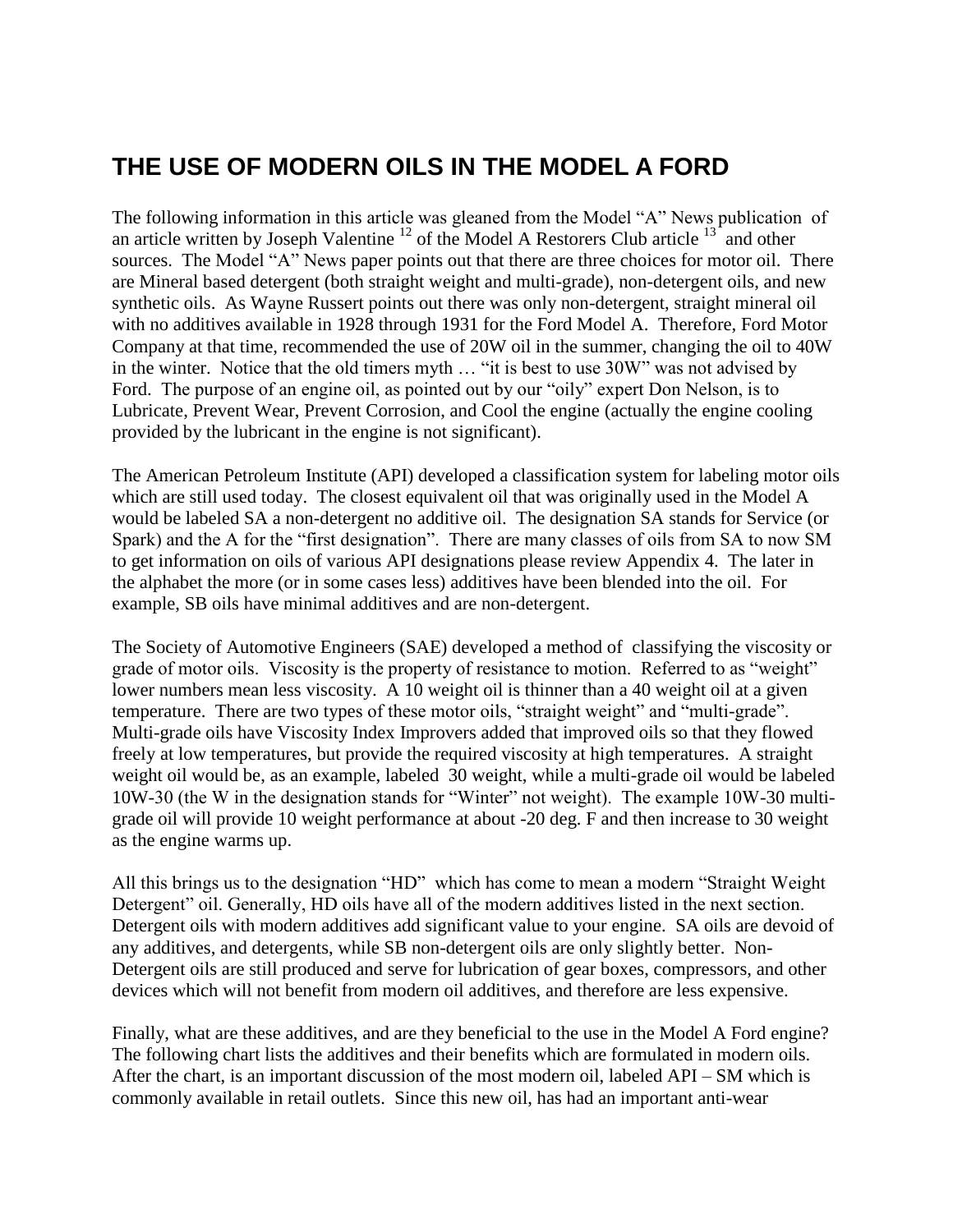mechanism removed by mandate of the EPA, Model A Ford (and other vintage auto owners) should use an anti-wear compound additive prior to using this oil.

# <span id="page-11-0"></span>**ADDITIVES and WHAT THEY DO**

Additives are about 20% of the volume of a quart of  $oil<sup>14</sup>$ . The following table shows what types of additives are available.

| <b>Additives and What They Do</b>        |                                                                                 |  |  |
|------------------------------------------|---------------------------------------------------------------------------------|--|--|
| Type of Additive                         | Benefit                                                                         |  |  |
| Anti-Wear Compounds (friction modifiers) | Chemically absorb to metal surfaces forming a                                   |  |  |
|                                          | lubrication boundary that reduces friction and wear.                            |  |  |
|                                          | NOT IN SA oils, some in SB oils                                                 |  |  |
| <b>Corrosion Inhibitors</b>              | Corrosion Inhibitors encapsulate water and acid                                 |  |  |
|                                          | molecules, others neutralize the acids, that are                                |  |  |
|                                          | formed in your engine by combustion. NOT IN SA                                  |  |  |
|                                          | oils, some in SB oils                                                           |  |  |
| Anti-Oxidents                            | Anti-Oxidents are dissolved in oils and inhibit the                             |  |  |
|                                          | oxidation of the oil itself due to heat. Oxidation                              |  |  |
|                                          | attacks bearing materials and thickens oil, and                                 |  |  |
|                                          | forms sludge.                                                                   |  |  |
|                                          | NOT IN SA oils, some in SB oils                                                 |  |  |
| Detergents (these are not SOAP!!!)       | Detergents neutralize acids and clean engines, but                              |  |  |
|                                          | are incapable of removal of sludge and varnish.                                 |  |  |
|                                          | Detergents are more like solvents than wire                                     |  |  |
|                                          | brushes. Dispersants and Detergents keep products                               |  |  |
|                                          | of combustion, and other particulants suspended so                              |  |  |
|                                          | that they do not block passages or lodge in cavities.                           |  |  |
|                                          | NOT IN SA or SB oils.                                                           |  |  |
| Anti-Foamants                            | Anti-Foamants reduce foaming of the oil by rapidly                              |  |  |
|                                          | moving engine parts, thus reducing the probability                              |  |  |
|                                          | that the oil will contain air.                                                  |  |  |
|                                          | NOT IN SA or in all SB oils                                                     |  |  |
| Viscosity Index Improvers                | Viscosity Improvers maintain correct viscosity with                             |  |  |
|                                          | temperature change. These additives allow the oil                               |  |  |
|                                          | to perform like a straight weight oil. This allows                              |  |  |
|                                          | higher oil flow at low temperatures and correct<br>weight at high temperatures. |  |  |
|                                          | NOT IN SA or SB oils                                                            |  |  |
| STP and other After Market Oil Additives | STP and most other oil additives contain a large                                |  |  |
|                                          | amount of Viscosity Index Improvers, along with                                 |  |  |
|                                          | other additives. Thus when you add STP to your                                  |  |  |
|                                          | oil you are making a multi-grade oil out of it. For                             |  |  |
|                                          | example when added to a 30 weight oil it makes the                              |  |  |
|                                          | oil a 30W-?? where the unknown number is higher                                 |  |  |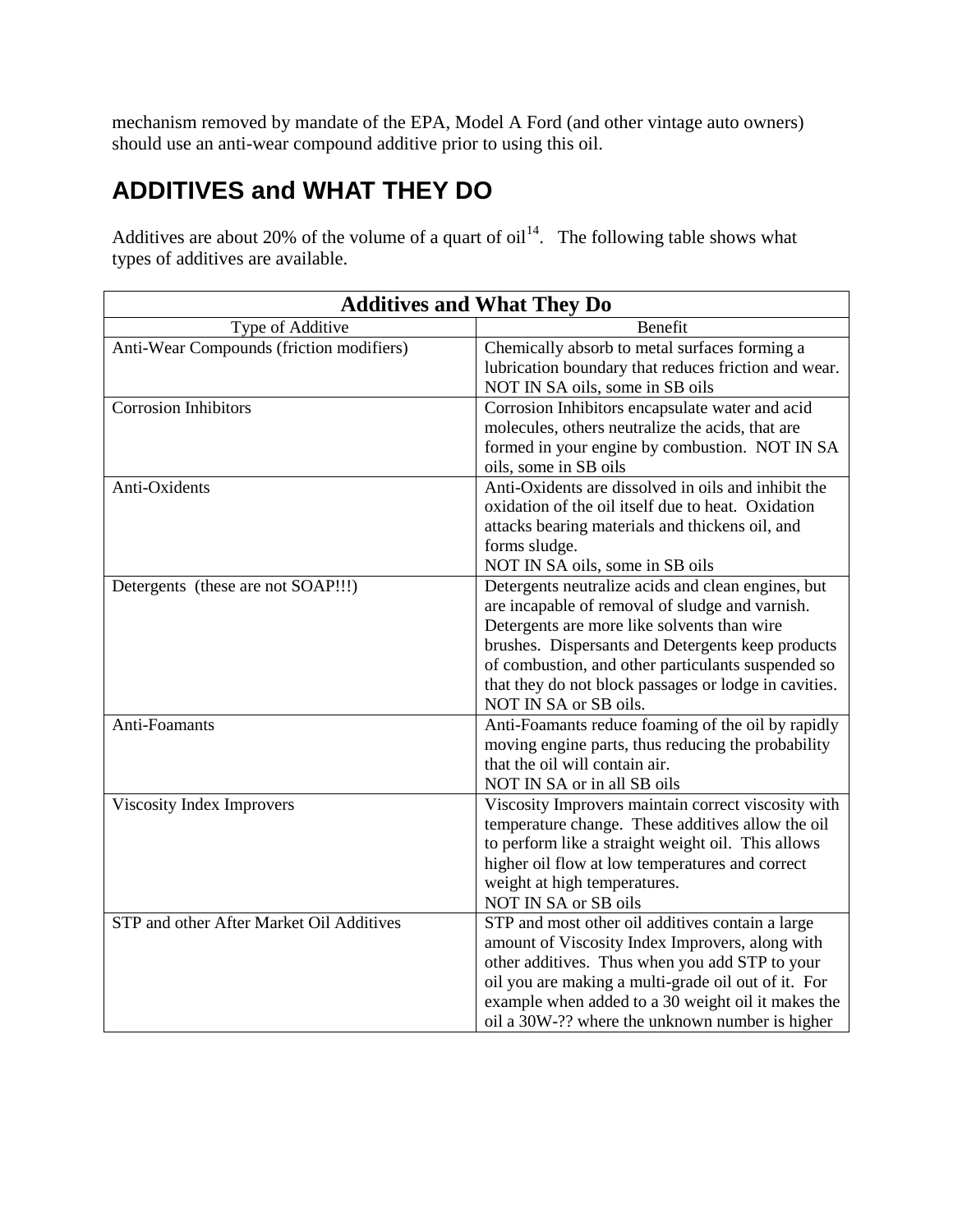## <span id="page-12-0"></span>**WARNING! Do not use API grade SM oils in the Model A (without an additive)**

The lack of a compound ZDDP (Zinc-dialkyl-dithiophosphate), mandated removed by the US Government, is a hazard to engines with low pressure oiling systems (such as the Model A). ZDDP provided protection to engine parts that are subject to high metal to metal pressure levels, most commonly the cam lobes, flat base lifters and gear teeth. Wayne Russert in his article about using SM grade oils in vintage automobiles says "But the rest of us 'vintage' types need to take action and soon. There are a few oils still available that carry ratings of SF (1988 and older) thru SL (2004 and older). As of 2012, the stocks of SF-SL oil have been used up and are no longer available. We believe the best solution is to go ahead and use the new SM oils while adding your own "additive package" in the form of a commercially available oil fortifier. This allows us to gain the benefits of the new SM oil (and there are many) while adding the ZDDP back in.".  $15$ 

When Henry's mechanics poured oil into the prototype Model A engine it was straight mineral oil that we call "Henry's Oil" with no additives. It wasn't a choice, it was all they had. In those early, low power engines the oil was adequate. But as higher RPM and compression ratios increased the lubrication demands, the oil companies began mixing additive packages into the oil. The American Petroleum Institute began to classify these oils with a letter designation. "S" for spark ignition (gasoline) and "C" for compression ignition (Diesel)  $^{16}$ . The straight mineral oil was "SA". The first oil with additives became "SB", and so on. What followed over the years was a happy story of ever improving additive packages including anti-wear compounds, corrosion inhibitors, antioxidants, detergents, anti-foamants and viscosity index improvers. The venerable Model A could now be driven harder and longer with high compression heads to increase power and the new oils would provide more than adequate protection. The sun was shining brightly down the highway.

In 2005 a dark cloud was seen on the horizon and clearly visible on that cloud were the letters API "SM". It seems that the main anti-wear compound in modern oils was ZDDP (Zinc-dialkyldithiophosphate). It provided protection to engine parts that are subject to high pressure levels, most commonly the cam lobes, flat base lifters and gear teeth. The problem was that ZDDP shortened the life of catalytic converters, so with the introduction of SM grade oils the level of ZDDP was nearly eliminated. If you only drive a modern car built during or after the '90's, read no further. The SM grade oil will work just fine. But the rest of us 'vintage' car collector types need to take action by restoring the ZDDP by adding a commercially available additive. This allows us to gain the benefits of the new SM oil (and there are many) while adding the ZDDP back in. Be sure to check the amount of viscosity index compounds in any additive to ensure that the overall viscosity of a multi-viscosity oil does not get changed.  $17$  Since our old cars have no catalytic converters we are not harming the environment in any way. The additive will cost less than \$3 per oil change and may allow a slightly longer oil change interval.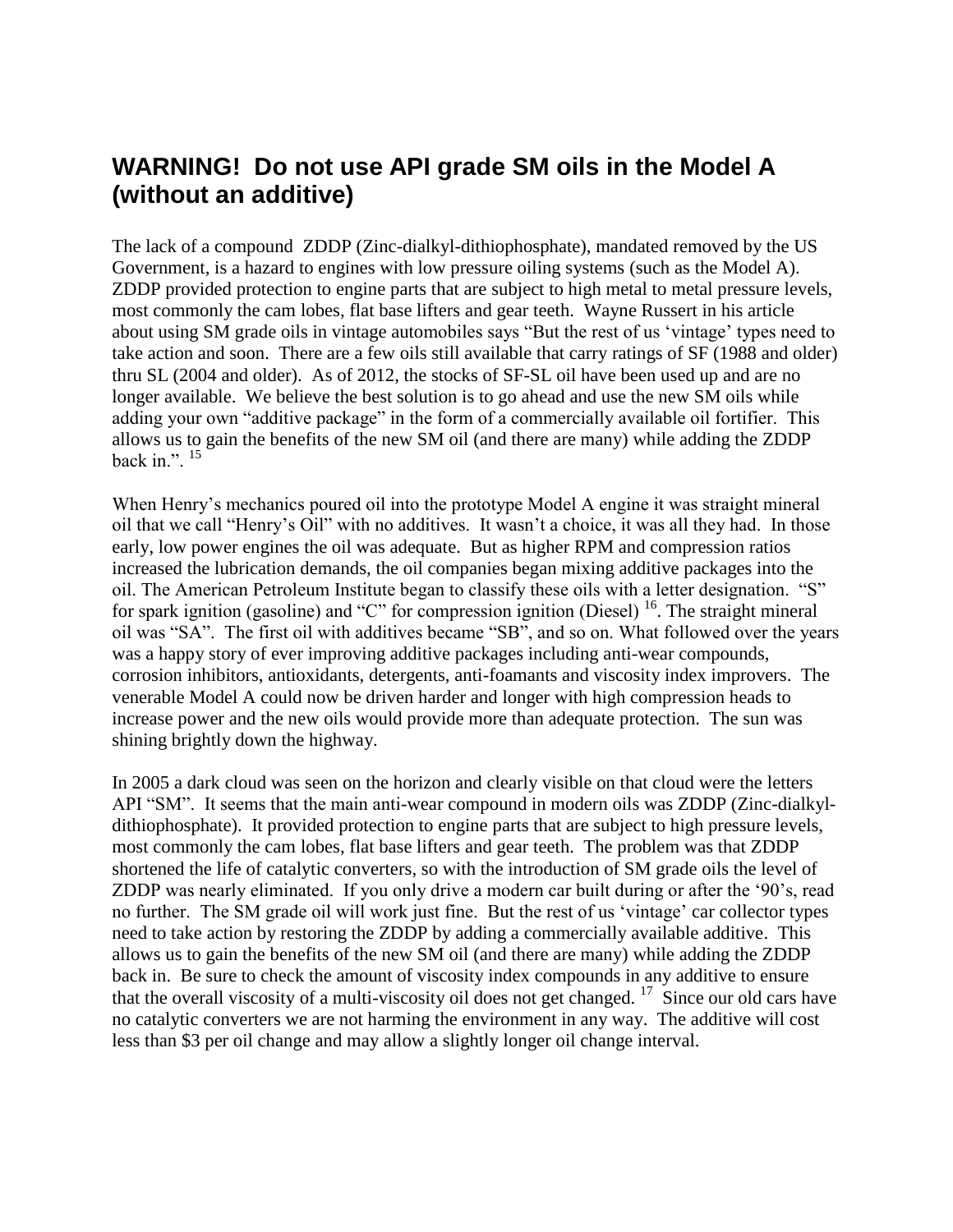## <span id="page-13-0"></span>*Additional Information On API – SM Oils*

From the following information posted on the Ahooga.com website in early September 2007 it appears that the zinc levels in the SM oils is clearly the culprit in a wear out mechanism which affect the flat lifter cam lobe high mechanical pressure area of the engine. According to one Ahooga responder, a motor oil manufacturer representative said "the minimum zinc level for flat tappet cams is 1000 ppm. According to the same source, the maximum level of BOTH PHOSPORUS and ZINC is mandated by the US Government to be less than 900 ppm. Oil companies responded by reducing the ZDDP level to well under the 900 ppm level. Some oils have less than 800 ppm. It is dangerous to use an oil with a API classification of SM in a Model A without a ZDDP additive. At the Castrol website the "Ask the Expert" pages claim that 800 ppm common in most SM formulations may be harmful to flat tappet cams and lifters, however, stresses that there is no test results to verify this.

It also appears that "diesel oils" which have been suggested by some responders as being immune to the Government's mandate, and can be used in the Model A to skirt this lack of ZDDP. This is a myth, the Government applied the reduced ZDDP to diesel oils as well. Manufacturers have also reduced the ZDDP or Zinc/Phosphorus levels in these oils. For example the old tried and true API CI-4 oil has been changed to designation CJ oil with a reduced ZDDP level. Further, not all diesel oils are usable in the Model A engine. Diesel oils have a different formulation, with increased levels of detergents, to combat the higher "soot" levels in combustion byproducts. Since there is no test evidence available on the use of diesel oils in the Model A Ford, it would be wise to avoid the use of diesel oils as a means of skirting the lack of ZDDP in the SM type oils.

What I would determine from these arguments, is that Wayne Russert is correct in advising the use of a modern SM oil with an additive such as SFR Oil Enhancer which puts the Zinc back in. It may be dangerous to go by "hearsay" and "rumor" about "diesel oils" and other solutions to this problem.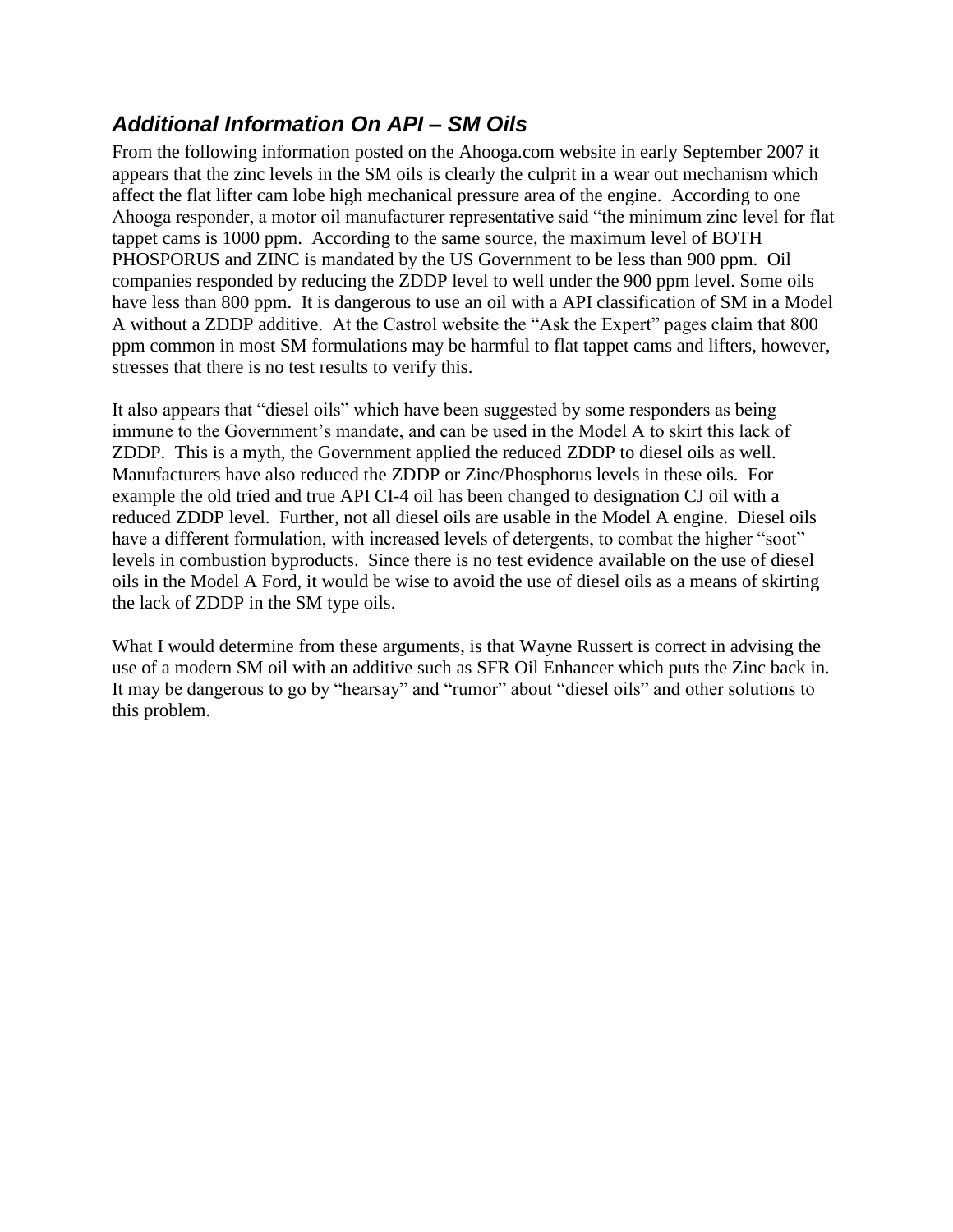### <span id="page-14-0"></span>*What Do Other MODEL A Experts Say About API – SM Oils?*

There is a large body of evidence being built up by the vintage car community, that SM oils are certainly detrimental to the Model A engine, as well as other pre-1990 engines. For example, the Mustang websites, also warn their visitors that the use of these oils without additives will damage their engines. John LaVoy of Model A times has recently talked to the folks at Iskenderian Cams and they reaffirmed that SM oil by itself will not protect flat bottom lifters.

While MAFCA's and MARC's website is silent on this issue they do have some information regarding oils. Appendix 3 is a download of articles posted on the MAFCA website regarding oils and lubricants.

### <span id="page-14-1"></span>*What About using Diesel Oil as a Substitute for SM Oils?*

Some information is floating around the Internet in vintage automobile circles that the use of diesel formulated engine oils will solve this problem. As stated before this is not true. The EPA at the same time as mandating the reduction or removal of ZDDP from gasoline engine oil and changing the API rating from SL to SM the government mandated that diesel oil formulations be changed as well. The diesel oil rating of CI or CJ-2 has been changed to CJ-4 and also has the ZDDP removed. If you plan to use diesel oil in your Model A you should be aware that diesel motor oil is formulated differently than passenger car oils. The reason for this is to combat the heavy amount of combustion by-products formed in the diesel engine. Other changes exist between gasoline engine oils (oils with API ratings starting with S) and diesel engine oils (oils with API ratings starting with C). Some manufacturers of diesel oil claim that you can run their oils in gasoline engines while others are silent on this issue. According to Castrol you can use heavy duty diesel oils if your car does not have exhaust after treatment systems (catalytic converters). While some of these oils (Chevron Delo 400, and Castrol Diesel among others) claim that you can use diesel oil in a gasoline engine, they are referring to modern cars. There is no testing available to show that the Model A engine will be unaffected by the use of diesel oil with increased levels of detergent. Therefore; we should proceed carefully in this area, and abstain from the use of diesel oil, since there are other solutions to using API – SM oils.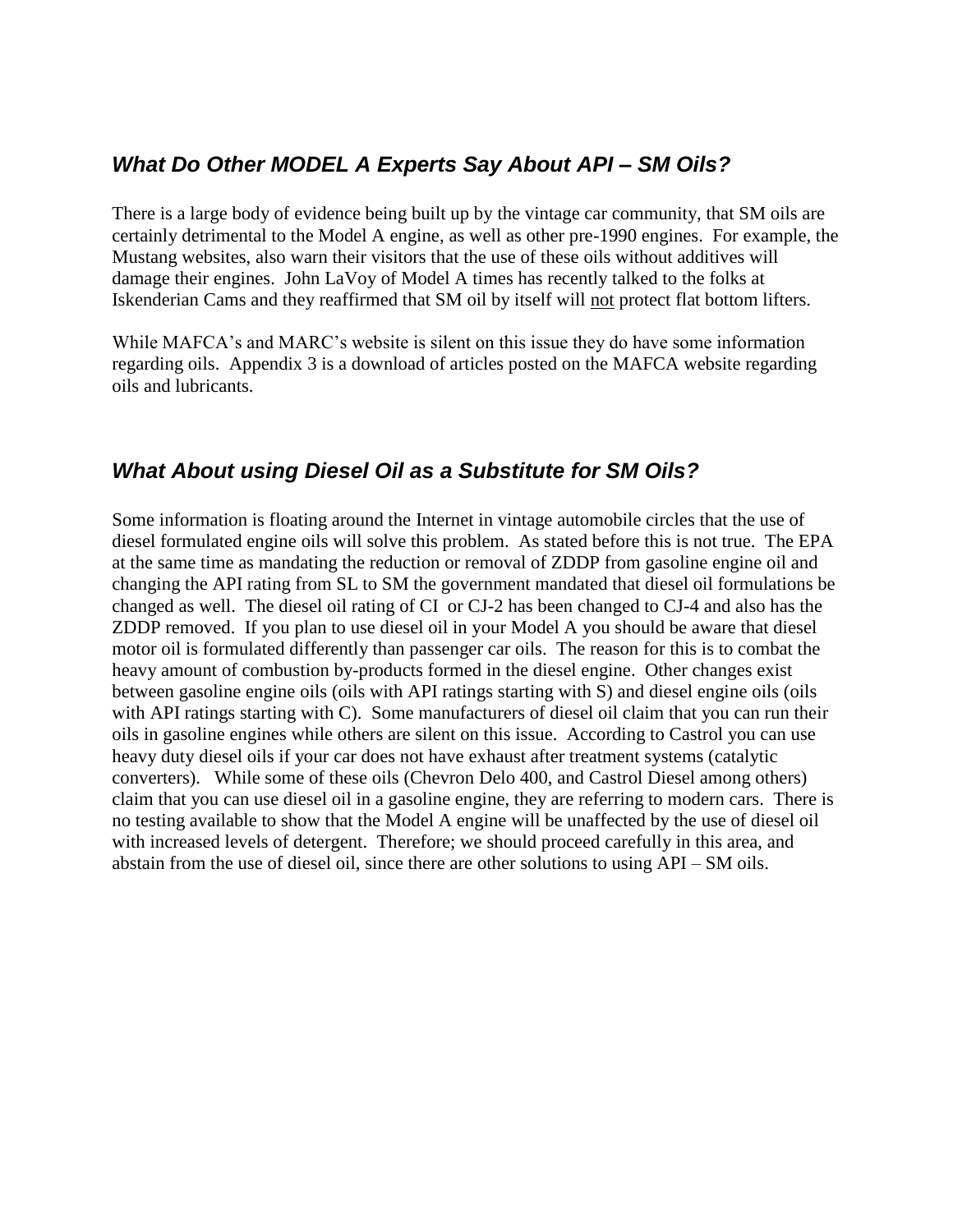# <span id="page-15-0"></span>**WHAT ABOUT USING SYNTHETIC OIL?**

Synthetic Oil has been available for many years. It is composed of compounds not found in mineral oils (petroleum). It is generally superior in mechanical and chemical properties than mineral oil.

## <span id="page-15-1"></span>*What is synthetic oil?*

The easiest way to define what synthetic oil is, is to define what it is NOT.  $^{18}$  Conventional motor oil as we have known it for the last 100 years or so is derived from crude oil that is taken from the earth with oil wells. Through a complex distillation process the crude oil is refined into many different liquids, or fractions, each having distinct characteristics. Some are very light and are used as fuel (gasoline, kerosene, diesel fuel), and some are heavier and are used as lubricants (motor oil, gear lube, grease). There are many molecular compounds present in crude oil and many of those compounds are still present in the refined product, detracting from the physical properties of that product. For instance, paraffin based waxes are present in crude-based oil, but contribute nothing to the lubricative properties of the oil. Also, the size of the hydrocarbon molecules themselves are non-uniform in crude-based oils. Synthetic oil contains none of these contaminants and the hydrocarbon molecules are very uniform, giving the synthetic oil base better mechanical properties at extreme high and low temperature (see the sections below on physical properties). By contrast, synthetic oil is not distilled from crude oil. It is made through a chemical process known as the Fischer-Tropsch process, starting with raw materials like methane, carbon monoxide, and carbon dioxide. This process was developed by Germany in WWII, when that country's access to crude oil was very limited.

## <span id="page-15-2"></span>*Grades of oil*

Motor oils are derived from base stocks. That is, a generic oil base is modified with additives to produce a lubricant with the desired properties. A base stock oil with no additives would not perform very well at all. Base stocks are classified by the American Petroleum Institute (API) and fall into one of five categories.

Group I and II - these are mineral oils derived from crude oil Group III - this is a highly refined mineral oil made through a process called hydrocracking. In North America this group is considered a synthetic oil, for marketing purposes. Group IV - these are true synthetic oils, known as Polyalphaoefin (PAO). Group V - these are synthetic stocks other than PAO's and include esters and other compounds.

API group III base oils such as found in Chevron, Mobil, Castrol and other companies oils have been developed using catalytic conversion into "base stocks" which are then processed by adding other compounds "additives" which create the oil found on the shelves. Group III base stocks are considered synthetic motor oil in North America. These are sometimes marketed as "full"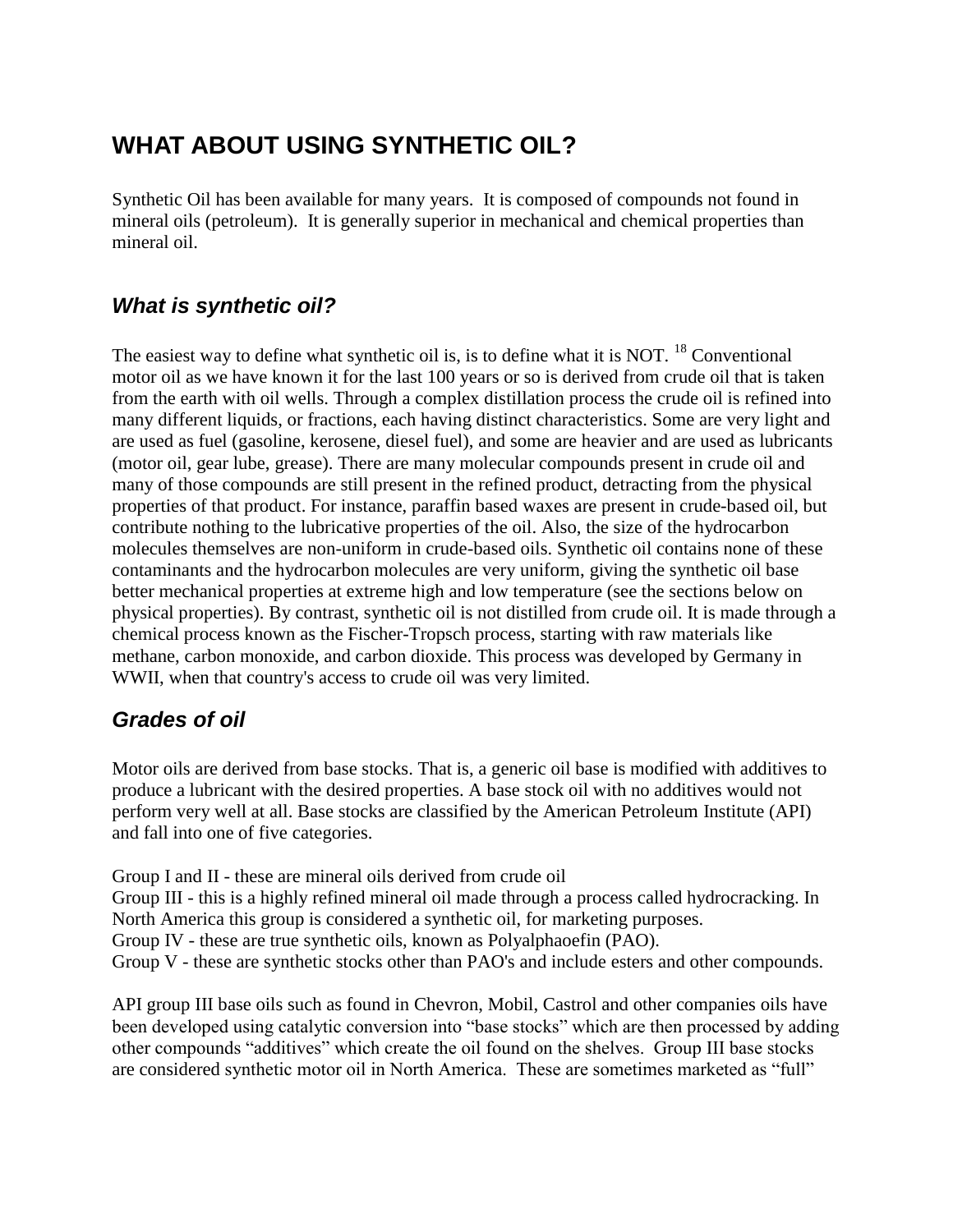synthetic. Be aware that there are blends of mineral oils with synthetics. If you want a real synthetic oil you must choose carefully and look for a "fully synthetic" label.

## <span id="page-16-0"></span>*Flash Point Advantages of Synthetic Oils*

Generally, there is measurably better low and high temperature viscosity, chemical and shear stability, decreased evaporative loss, and resistance to oxidation and thermal breakdown. In addition, there is better resistance to sludge accumulation. Independent testing shows that users can have extended drain intervals.

Tests have shown that the FLASH POINT of Synthetic Oils such as AMSOIL is generally higher than petroleum based oils. This is important for having margin with respect to the scoring of cylinder walls due to high temperatures. Flash point is the temperature at which an oil gives off vapors that can be ignited with a flame held over the oil. The lower the flash point the greater tendancy for the oil to suffer vaporization loss at high temperatures and to burn off on hot 9+cylinder walls and pistons. The flash point can be an indicator of the quality of the base stock used. The higher the flash point the better. Flash point is in degrees F, 400 degrees F is the minimum desirable flash point for preventing oil burning. The synthetics offer the only truly significant differences, due to their superior high temperature oxidation resistance, high film strength, very low tendancy to form deposits, stable viscosity base, and low temperature flow characteristics. Synthetics are superior lubricants compared to traditional petroleum oils. You will have to decide if their high cost is justifed in your application.

Amsoil has performed ASTM tests for the FLASH POINT and compared its product to Mobil Synthetic products. The results are in the graphic at the left below.



Typical values for oil products are shown in the table

| 2012 Internet Survey  | Flash Point (deg F |            |
|-----------------------|--------------------|------------|
|                       | Conventional       | Synthetic* |
| Valvoline 10W-30      | 420                | 455        |
| Mobil Super 10W-40    | 430                | 486        |
| Shell Helix 5W-40     | 428                | 431        |
| Shell Adv. Racing 30W |                    | 521        |
| Amsoil 10W-30         |                    | 471        |
| Pennzoil Ultra 10W-30 |                    | 435        |
|                       |                    |            |
| Average               |                    |            |

\* Various grades of oil products by the same producer have different Flash Points (e.g. Mobil Super Syn in the weight 5W-30 is 413, while 10W30 is 486) \*\* Average excludes the Shell Racing Oil.

As can be seen in the graphic and the table, Flash and Fire points for Amsoil is better than the competitors. It

is important to note that there are significant differences between oils, and formulations are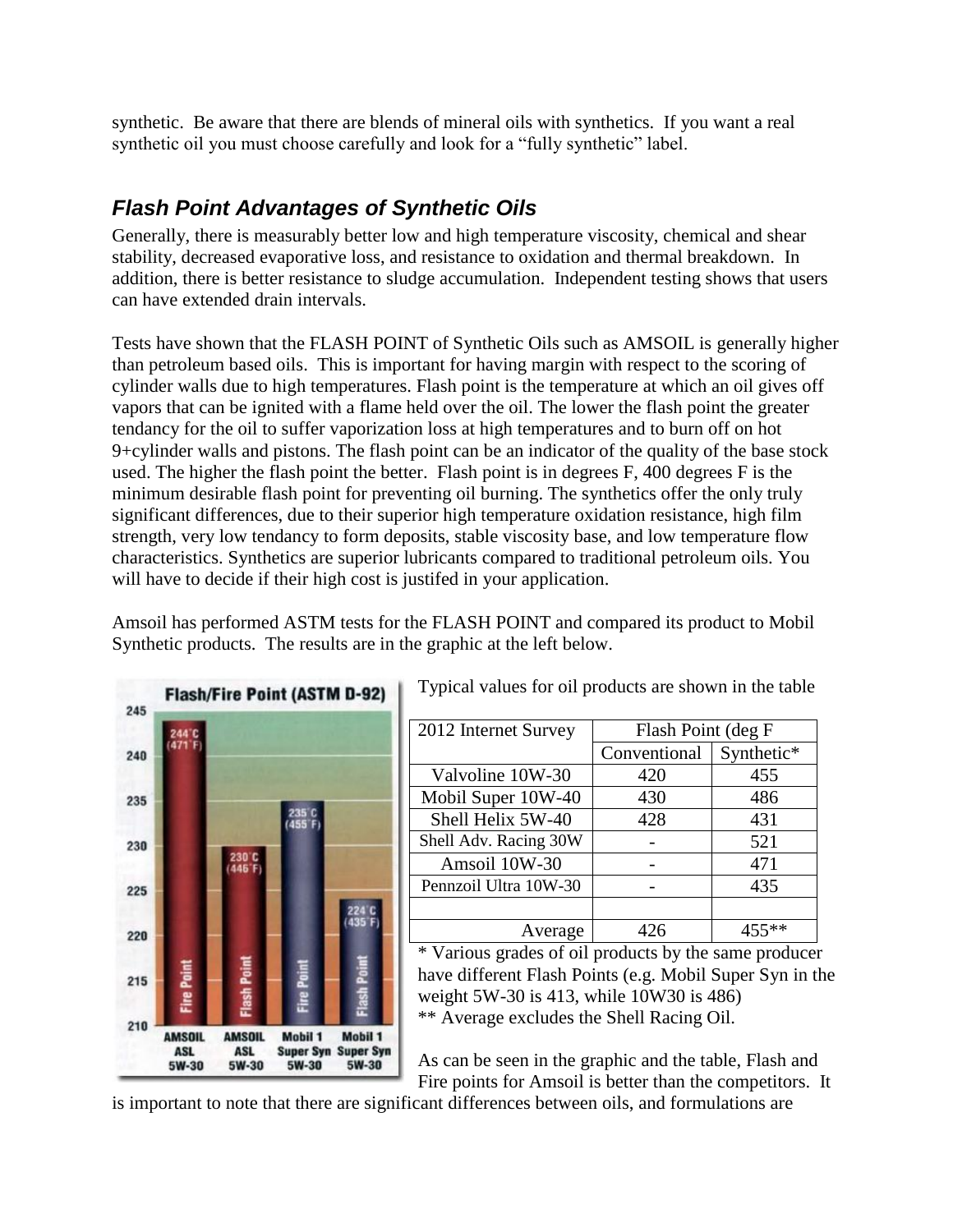changing all of the time. Websites for Castrol, Chevron, and Havoline for example do not provide technical information on the flash point for their oils.

### *Beyond Flash Point Advantages*

Because a synthetic oil is chemically produced, there are no contaminants in the oil. By contrast, conventional oils contain small amounts of sulfur, wax, and asphaltic material that can promote detonation as well as varnish and sludge buildup. With no wax, synthetics will flow at much lower temperatures than conventional oils. Because a synthetic oil's molecules are much more consistent in size and shape, they are better able to withstand extreme engine temperatures. By contrast, the unstable molecules in conventional oil can easily vaporize or oxidize in extreme heat

Finally, we can strike a small blow to the conventional, middle eastern oil cartels, and the grip they have on the American public.

## <span id="page-17-0"></span>*Disadvantages of Synthetic Oils*

Higher cost for the synthetic oils, in general about a factor of about 2 over mineral oils. Synthetics cost about \$5 to \$6 per quart at Walmart in 5 quart containers, compared to \$3.00 to \$3.50 for mineral oils. These costs are mitigated somewhat by the use of longer change intervals (not important for the Model A).

Lower friction may make them unsuitable for break in periods for new or rebuilt engines. Many vehicles are now shipped from the factory with synthetic oils, so at least the car manufacturers feel that this issue is of no importance. Some car manufacturers (many in Europe) require synthetic oils to avoid warrantee issues.

It has been found that older pushrod race engines with roller lifters have problems if they slide, not spin with camshaft movement. For the Model A, this may be of significance since the motion of the cam against the lifter would simulate that of a sliding cam to roller lifter. There is no Model A Ford testing that has been reported on this issue, however, one must be aware that this issue exists.

Another issue, is that there can be stress cracking of plastic components that come in contact with the oil.

#### **Reports**

Consumer Reports in July 1996 published a two year study involving a fleet of New York taxicabs which showed no measurable advantage to using synthetic oils in wear, less frequency of motor overhaul, and repair of components. However, this information does not account for low temperature starting, or driving long distances at high speeds as would be found in passenger car use of synthetic oils.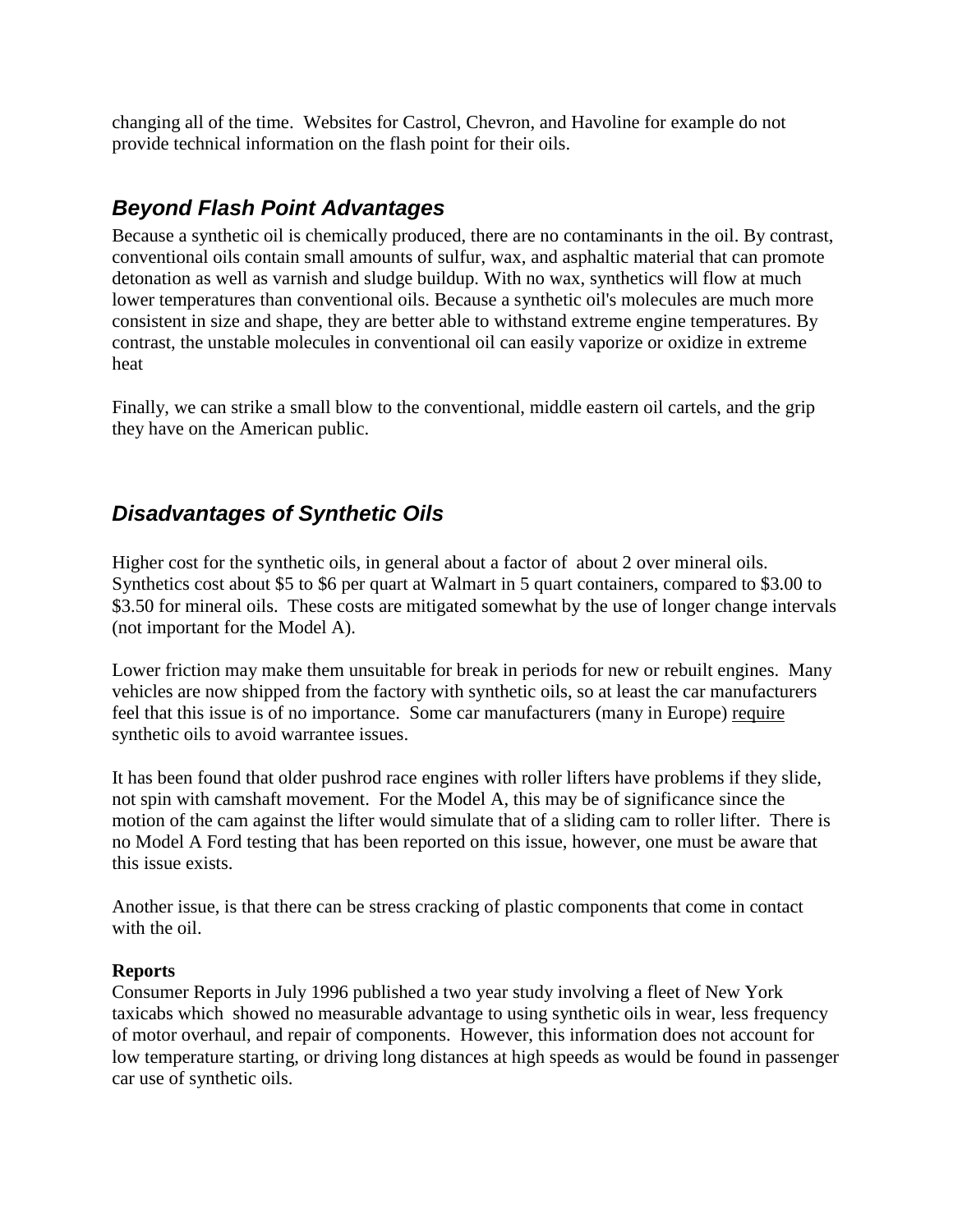## <span id="page-18-0"></span>**CONCLUSION: WHAT IS THE BEST FOR ME?**

#### **NON-Detergent Oils:**

If you want to use EXACTLY the oil used by the Ford Motor Company in 1928 to 1930 (not recommended) then you have to find an SA pure mineral oil (not easy these days) and use 20 weight in the winter, and 40 weight in the summer. However, you will give up Anti-Wear, Corrosion, Anti-Oxidant, Anti-Foaming and Multi-Grade Viscosity protections, and incur sludge in your engine. If you insist on a non-detergent oil but want to have some minimal protection select an SB designated oil, if you can find it! Be aware, if you go this route, you WILL NOT have combustion generated particulate materials suspended in the oil (since the detergent/dispersal function is not included), and they will not all drain out with the used oil.

#### **Straight Weight Detergent Oils:**

If you want the protection of all of the additives available today in modern oils you then have two choices. Choose a straight weight "HD" oil or find a straight weight non-detergent "SA" oil and add an additive. However, be aware that your straight weight oil will not have the benefit of changing viscosity with temperature. As an example 30 weight HD means that your engine will "see" a 30 weight oil at cold weather startup and remain a 30 weight oil at higher temperatures.

Note: If you add STP, Marvel Oil, or other similar additive products with low to high values of Viscosity Index Improvers (usually said to make the oil super slippery) to a straight weight oil, you are in fact making a multi-grade oil out of it with the cold weather startup weight (in our example) of the base oils weight, 30 weight in our example, and a high temperature weight of a higher but unknown value ... you will be making a 30W-?? oil. When the engine is hot, the lubrication quality will be unknown.

#### **Multi-Grade Detergent Oils:**

If you want protection of all of the additives and the further advantage of a lower cold weather startup flow for your oil (probably a good idea here in Colorado with unheated garage temperatures in the winter of about 0 to 32 deg F), choose a multi-grade oil such as 10W-40 or some such oil. Thus you will gain the advantages of modern additives with the added advantage of cold temperature oil flow in your low oil pressure (3 psi) Model A engine. However, see the warning if choosing an oil with an API classification of SM.

Note: Adding a commercial additive product to multi-grade oils will have unknown effects. For example; adding STP, Marvel Oil, or another commercial products, with high values of Viscosity Index Improvers to a multi-grade oil formulated to a 10W-30 will change its overall viscosity rating to ??W-??, with unknown results other than costing you some money.

#### **Synthetic Oil:**

Generally a synthetic oil will give somewhat better performance than a mineral oil, but at a cost of about two times that of the mineral oils. The synthetics have a higher flash point and therefore add margin against cylinder wall scoring. Especially if high temperatures are created by cooling system failure or inefficiency. The higher flash point averages 25 deg F more than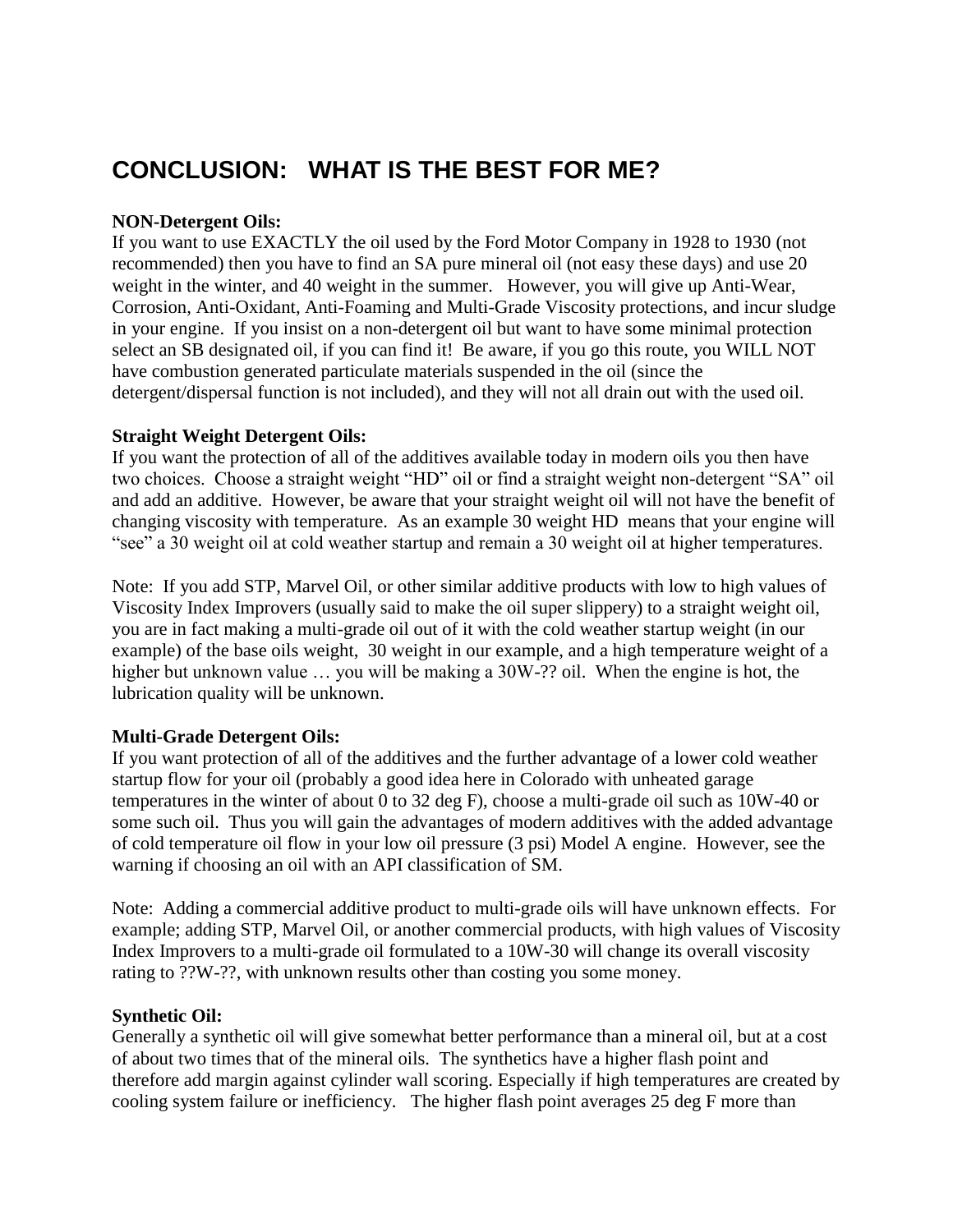conventional oils. We recommend the use of synthetics for this reason. For the Model A which has its oil changed only about once to twice a year the higher cost of the synthetics may be of little significance. For example; assume that you change the oil in your Model A twice a year in the spring and fall. Since you will be using  $4\frac{1}{2}$  quarts per oil change the cost will be for 9 quarts of oil. If you used the least expensive oil this would be about \$45 per year. On the other hand if you used an expensive synthetic, the cost would be about \$90 per year.

#### **API Classification choices:**

Modern oils in today's marketplace usually are multi-grade and have designations SM. However, as shown above the SM oils are a potential danger to premature wear out of high pressure interfaces in the Model A engine, such as the cam to valve interface. To solve this problem it is recommended that this designation oil be either avoided or modified. Generally, to avoid the use of SM oils you have to really shop around to find multi-grade oils with designations less than SM. On the other hand, it is easier to find either straight weight or multiviscosity diesel oils labeled HD which have an API classification of less than CF-4 which are used for tractors, trucks and other utility vehicles. However, as shown above, there is no reliable test information available on the effects of using diesel oil in the Model A engine. If you are going to use an oil with an API classification of SM it is recommended that you add a compound which replaces the ZDDP which has been removed in this classification. It is not recommended that diesel oils be used in an attempt to avoid using an oil without ZDDP.

#### **Finally**

As usual, this paper is gleaned from many sources and contains a good dose of non-professional opinion. If you have any facts, knowledge or experience in this matter, please share it with us.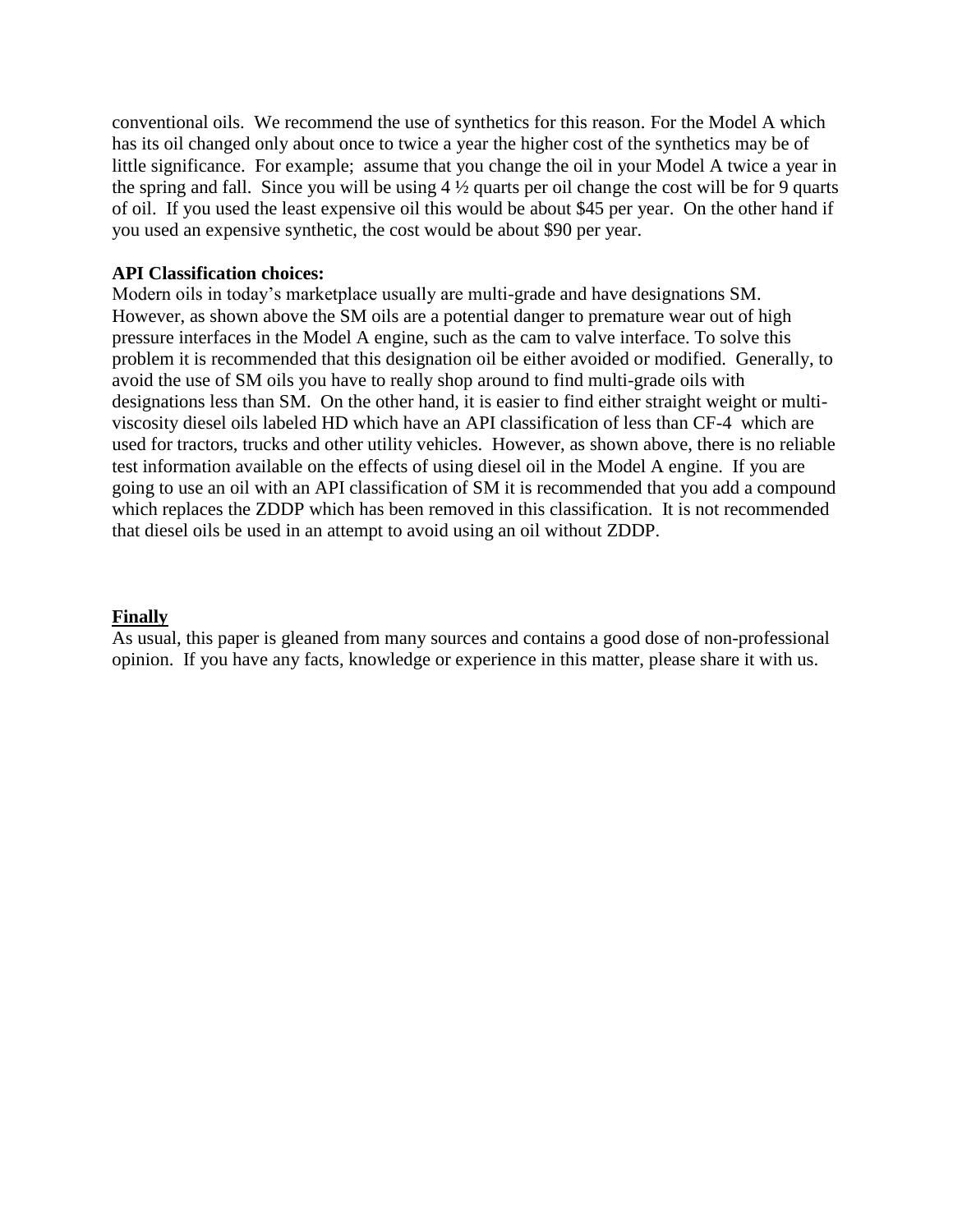# <span id="page-20-0"></span>**Appendix 1 - OIL COSTS**

This appendix provides information on the cost and availability of various oils at various locations near Castle Rock Colorado

#### **Summary:**

The following summary table shows the availability of various oils, their prices, and types in Warlmart retail outlets (3) in or near Douglas and Elbert Counties in Colorado.

| <b>Manufacturer</b> | Grade     | $1.4010 \pm 0.011111141$ , 01.11.001.1001, 0.000 (1)<br><b>Type</b> | Cost per 5 qts |
|---------------------|-----------|---------------------------------------------------------------------|----------------|
| Mobil 1             | 10W-40    | <b>Full Synthetic</b>                                               | \$26.50        |
| Mobil 1             | 5W-50     | <b>Full Synthetic</b>                                               | \$26.50        |
| Mobil 1             | $0W-20$   | <b>Full Synthetic</b>                                               | \$26.50        |
| Mobil High Milage   | 10W-40    | <b>Conventional Petrolium</b>                                       | \$15.23        |
| Castrol Edge        | 10W-30    | <b>Full Synthetic</b>                                               | \$27.00        |
| Castrol GTX         | $10-W-40$ | <b>Conventional Petrolium</b>                                       | \$16.00        |
| Valvoline           | 10W-30    | Synthetic                                                           | \$26.50        |
| Valvoline Max Life  | $10-W-40$ | <b>Conventional Petrolium</b>                                       | \$16.25        |
| SuperTech (Walmart) | 10W-30    | Full Synthetic (2)                                                  | \$20.25        |
| Supertech (Walmart) | 10W-40    | Conventional Petrolium (2)                                          | \$14.65        |
|                     |           |                                                                     |                |
|                     |           |                                                                     |                |
|                     |           |                                                                     |                |
|                     |           |                                                                     |                |

| Table 1 Summary of Automotive Oils (1) |  |  |  |  |
|----------------------------------------|--|--|--|--|
|----------------------------------------|--|--|--|--|

Notes:

(1) All oils have an API rating of SM unless otherwise specified

(2) An independent website review of Super-Tech oil that Wal-Mart sells under their house name indicates that Super-Tech is very good quality oil. <sup>19</sup> In many tests the 'Super-Tech' oil was superior to many name-brand oils. <sup>20</sup> The oil is supplied to Wal-Mart by Pennzoil/Quaker-State, Warren Performance Packaging (Omaha, NE), ExxonMobil and Shell. It uses the high-quality group II/III base stocks as their name brand oil, but uses an off-the

shelf additive package not their own. Each Walmart gets its oil from a different source, so you may not know which supplier is providing oil or the additive package being used.

(3) Finding 10W-40 in a full synthetic oil is difficult, while multiple vendors carried 10W-30 weight oils in full synthetic versions, 10W-40 was available at Walmart Castle Rock from Mobil 1 ONLY.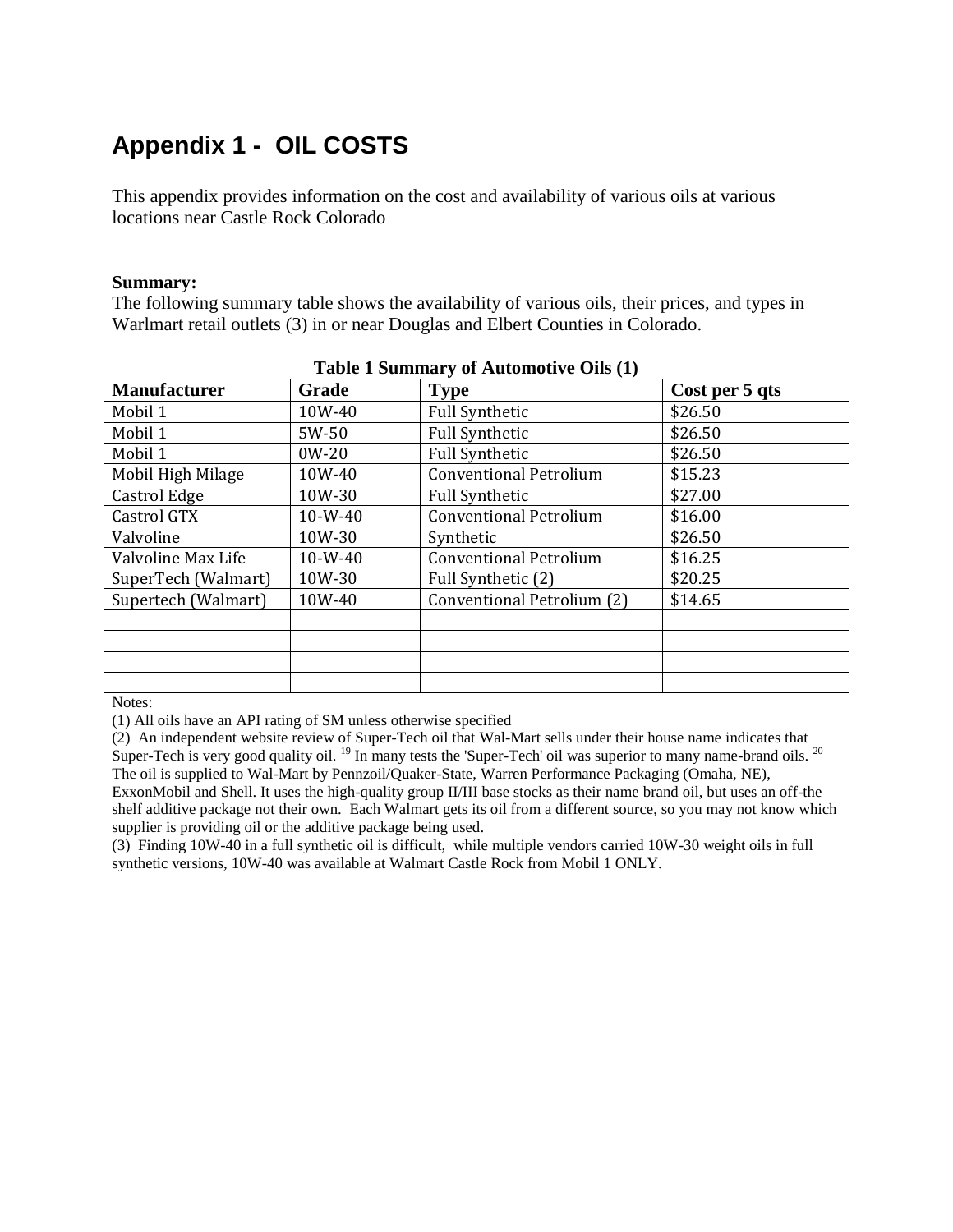# <span id="page-21-0"></span>**Appendix 2 - MOTOR OIL 101 (a tutorial)**

#### The following text  $21$  has been downloaded from www.castrol.com and is a tutorial on how oil is formulated.

Let's start with the basics. The oil used in your car has two primary ingredients: base oil and additives. The base oil allows the motor oil to perform its vital function - lubricating the engine's moving parts to protect them against wear and tear caused by friction. The additives provide additional engine protection by helping prevent the oil from deteriorating under the extreme temperature conditions in the engine.

The base oil is refined from crude (oil in its natural state when pumped from the ground). The crude must undergo a variety of refining processes before yielding base stock suitable for use in engine oil. Undesirable components such as wax, sulfur and nitrogen compounds must be removed. Unsaturated hydrocarbons must be extracted or converted into more stable molecules. Crude is first separated by vacuum distillation into a series of fractions or viscosity ranges. The fractions intended for base oil production are processed further using various combinations of refining processes, such as:

- Solvent Extraction- separates the naturally occurring saturated and unsaturated hydrocarbons.
- Hydrofinishing- removes some of the nitrogen and sulfur compounds, improves color, oxidation and thermal stability of base stock.
- Hydrotreating- converts some of the unsaturated hydrocarbons to saturated hydrocarbons to help improve yield prior to solvent extraction. This process also helps remove of large portion of sulfur and some nitrogen compounds.
- Hydrocracking- a sophisticated process in which molecules in the base stock fraction are rearranged into the desirable saturated hydrocarbon molecules. The yield of saturated molecules is much greater than that achieved with hydrotreating and solvent extraction.
- Hydroisomerization- when used along with hydrocracking, can transform the molecules of the base stock fraction into the most stable form possible.

Base oil alone is not enough to properly protect your engine. A motor oil needs to perform a wide variety of functions under a wide range of engine operating conditions. Therefore several additives are incorporated into the formulation:

- Detergent/dispersant additives- are used to maintain engine cleanliness, keeping the various contaminants in a fine suspension and preventing them from settling out on vital engine components.
- Rust and corrosion inhibitors- are added to protect the engine from water and acids formed as combustion by-products.
- Antioxidants- are added to inhibit the oxidation process, which can result in oil thickening and sludge formation.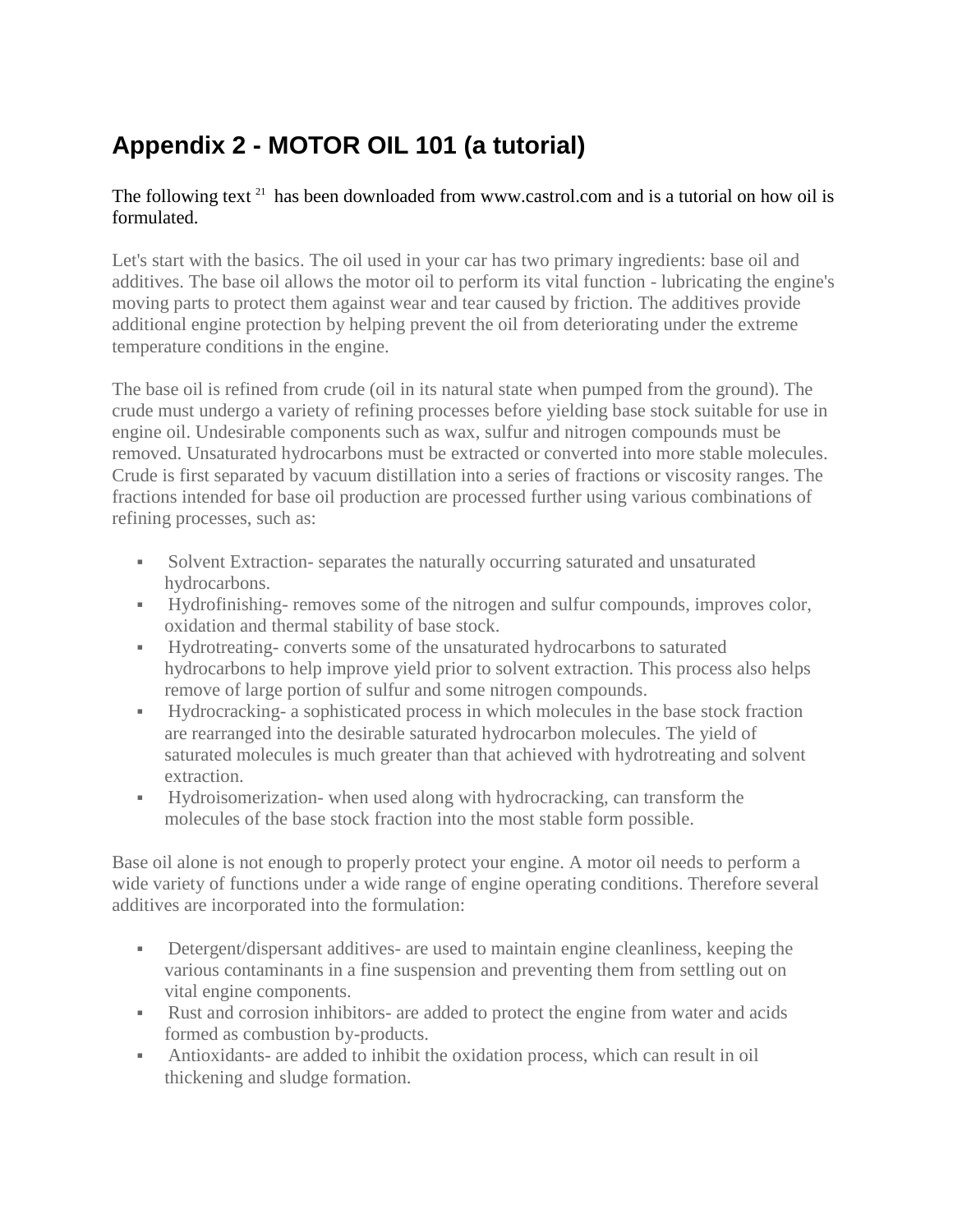- Anti-wear additives- form a film on metal surfaces to help prevent metal-to-metal contact.
- Viscosity modifiers and pour point depressants- help improve the flow characteristics of motor oil.

Now that you know what motor oil is, how it is made and what it does, here comes the most confusing part of all: grades. In order for motor oil to perform its major function - lubrication its viscosity (the measure of it's thickness or resistance to flow) must be capable of holding up under your engine's extreme temperature conditions. Oil thins when heated and thickens when cooled. Choosing the proper viscosity grade for the ambient temperature of your geographic location becomes vitally important.

A monograde is an oil whose viscosity is defined at only one temperature, either high or low. A multigrade must meet both high and low temperature viscosity requirements simultaneously. This makes multigrades an easy and popular year-round choice for drivers who experience hot summers and harsh winters. They are easily recognized by the dual viscosity designation (i.e. 10W-30 where the 10W is the low temperature, or winter designation and the 30 is the high temperature designation). It is the viscosity modifier additive that produces a thickening effect at high temperatures but is dormant at low temperatures.

Information concerning the performance, viscosity grade and energy conserving properties of an oil can be found within the API Service Symbol, also known as the "Donut". This symbol displays the API (American Petroleum Institute) Service rating, a two-letter classification that identifies the quality level of the motor oil and the type of vehicle it is suited for. The first letter "S" indicates the oil is appropriate for "spark ignition" or gasoline engines. The first letter "C" indicates the oil is intended for "compression ignition" or diesel engines. The second letter in each category indicates the performance level of category. For the "S" categories, the performance level increases as the categories go through the alphabet. However, the same is not true for the "C" categories as the types and intended application range for diesel vehicles vary greatly. It is important to refer to the owners' manual for appropriate performance recommendation.

In the center of the donut will be the SAE (Society of Automotive Engineers) viscosity classification. The bottom of the donut is reserved to convey the energy conserving properties of the oil as determined in a standard industry test.

If an oil meets both the latest "S" API service category and the current energy conserving standard, it is also able to display the API Certification Symbol, known as the "Starburst". The Starburst will always be found on the front label.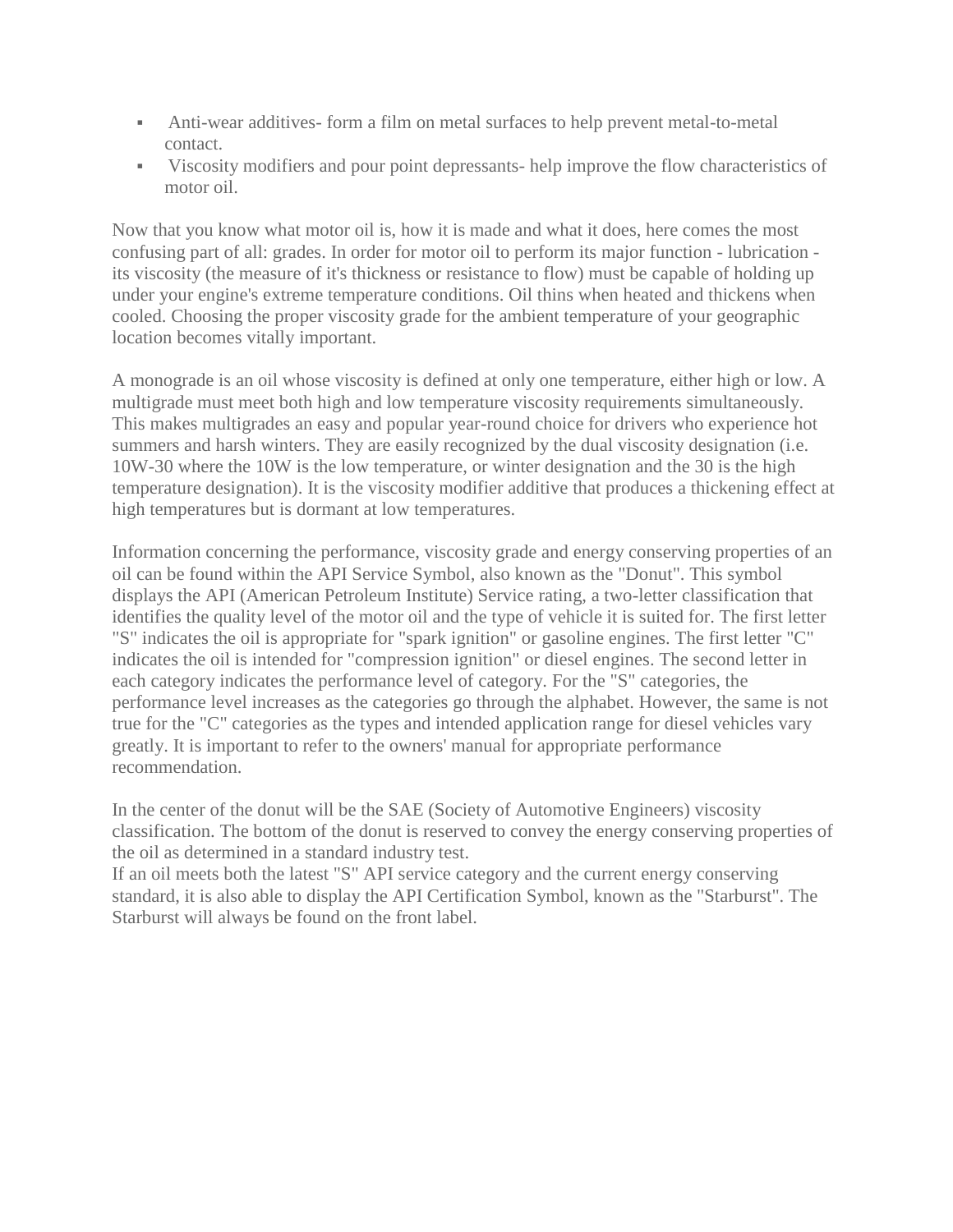# <span id="page-23-0"></span>**Appendix 3 – COMMENTS ON SM OILS by other "Experts"**

The following is a download of articles posted on the MAFCA Website regarding oil and lubricants <sup>22</sup>. The MAFCA website does not have any information about the current API rating of SM oils or their usage. Summarizing:

- Les Andrews (A California Model A Ford expert  $^{23}$ ) says "Any detergent oil will work OK" he also indicates that a multi-grade oil (such as 20W-50 for older engines). He recommends changing oil every 500 miles.
- Lyle Meek  $^{24}$  also recommends the use of detergent oils and changing the oil every 500 miles. He also claims that the use of unleaded gas in a Model A without hardened valve seats is OK. He does not recommend adding ATF oil to gasoline to lubricate the valves.

#### **DOWNLOADS of INFORMATION POSTED ON THE MAFCA WEBSITE**

#### **DETERGENT VS. NON-DETERGENT OIL**

#### **Question**:

I am changing the oil in a Model A. I don't know what type of oil was used before. I have seen your tech answer saying the an SAE 30 detergent oil is appropriate and desirable if the engine is clean. What about my situation. Can I replace the oil with detergent oil even if I don't know what was used before without cleaning out the oil pan and oil pump? What are the consequences? just smoky exhaust? And what about using a 20W-50 high detergent oil? Thanks. -- **B. Cassels**

#### **Answer**:

Any detergent oil will work OK. If your engine has been using a non detergent oil for a long period of time, there will be deposit buildup around the rings, valves, and cylinders, etc.. Many times the wear in the engine parts is taken up by these oil deposits left in the engine. This is OK until you go to a detergent oil. After a couple of oil changes you will wind up with a real clean engine  $^{25}$  and the deposits that were taking up some of the wear space is now gone so expect to start using more oil. This will only be noticeable if the engine has a lot of miles on it and sufficient wear. I would think 20W-50 would be OK  $^{26}$ . You should change every 500 miles. Maybe sooner the first time if you are not sure what was previously used. Hope it works for you. -- **Les Andrews**, Technical Director

#### **GAS AND OIL**:

#### **Question**:

I've a couple of simple questions concerning my 1931 A roadster deluxe: Is it better to run the engine on leaded or unleaded gas? What happens if I use motor oil with detergent without cleaning anything before? -- **Christian Affolter**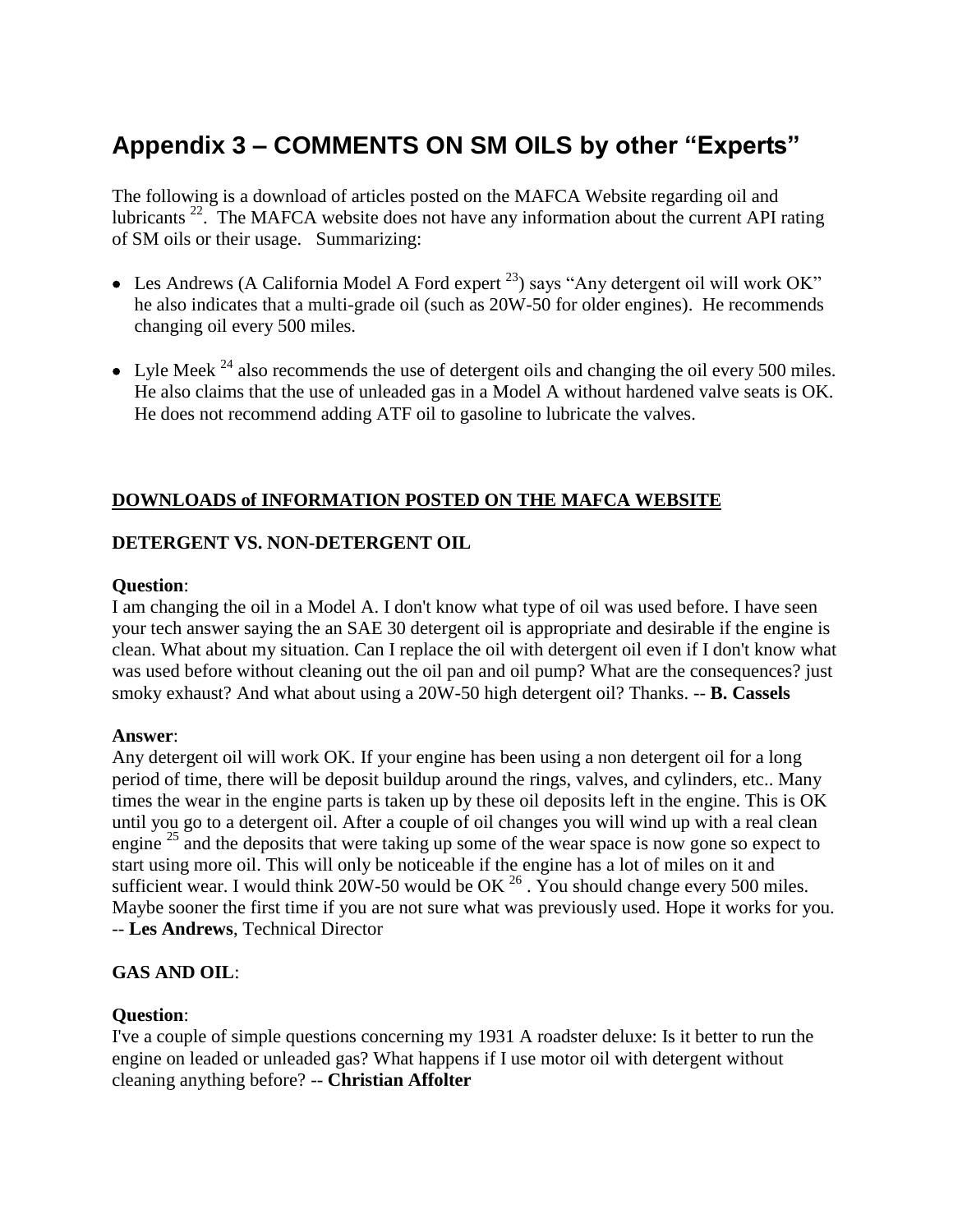#### **Answer**:

Unleaded gas will not harm the Model A engine. Originally lead was added to gasoline as a lubricant to cool the exhaust valve seats. Over the many years of use the seats in the block have absorbed much of the lead deposits. Even with out lead additive, there is very little chance of burning the valves with this low compression engine. Some people have hardened valve seats installed when their engine is rebuilt. It is questionable weather this is necessary.

Adjust intake valves at .013 and exhaust valves at .015 inches and you will never burn a valve. I have three Model A's with standard block valve seats and have never had a problem with unleaded gas. In California we have had unleaded gas for a long time. If your engine has been using a non-detergent oil, you may have a build up of oil deposits and sludge in the engine. The detergent oil will in time clean all (or most) of the deposits and sludge from the engine and you will end up with a much cleaner engine.<sup>27</sup> The detergent oil will suspend the deposits and sludge in the oil. When the oil is drained, the deposits and sludge are drained with the oil. A nondetergent oil works opposite. Sludge and other deposits are not suspended in the oil and settle to the bottom of the pan and collect around the rings. When the oil is drained there still remains oil sludge in the pan and around the rings.

The affect of using detergent oil in a dirty engine is it will give you a much cleaner engine after a couple of oil changes. <sup>28</sup> It will also clean the deposits around the rings. If the engine has a lot of wear, the deposits are probably taking up a lot of the wear space. When the deposits are cleaned away with the detergent oil, you may start using or burning more oil because of the added clearances obtained from a cleaned engine. When using detergent oil , the oil should be changed every 500 miles. Since the Model A has no air or oil filters, the engine absorbs a lot of contaminates. I recommend using detergent oil and changing it every 500 miles which will give you a cleaner engine that will not wear the engine parts as quickly. **– Unknown Contributor**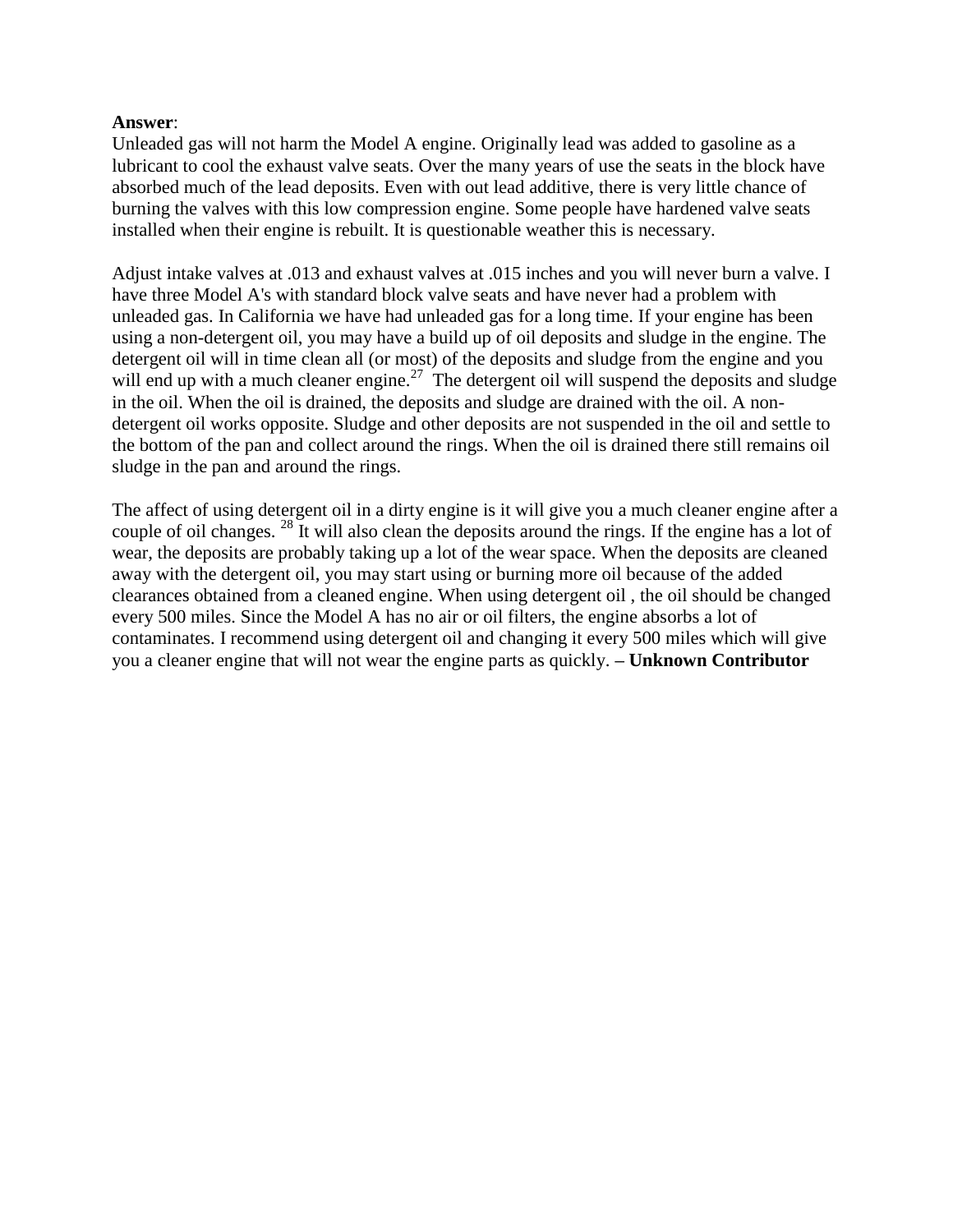#### **OIL WEIGHT**

#### **Question**:

I have a 1931 Model A standard coupe. I would like to know what type of oil I should use, 30 weight non-detergent or can I use a detergent oil? I live in the hot climate of Arizona. I have removed the oil pan and cleaned the oil pump and pan. I also removed the valve side plate and cleaned that area. The pistons and valves were checked with the head off. The engine seems to be in good condition and I plan on changing oil every 500 miles. -- **Howard Little** 

#### **Answer**:

If your engine is clean as you stated I would definitely use 30 weight Detergent oil  $^{29}$ . I have no preference as to brand. They are all far superior to 1930's oils. By using detergent oil and changing every 500 miles (as I do also) the grime is held in suspension and when draining the oil so goes the dirt and grime. Most contamination comes from no air filter on the carburetor. – **Unknown Contributor**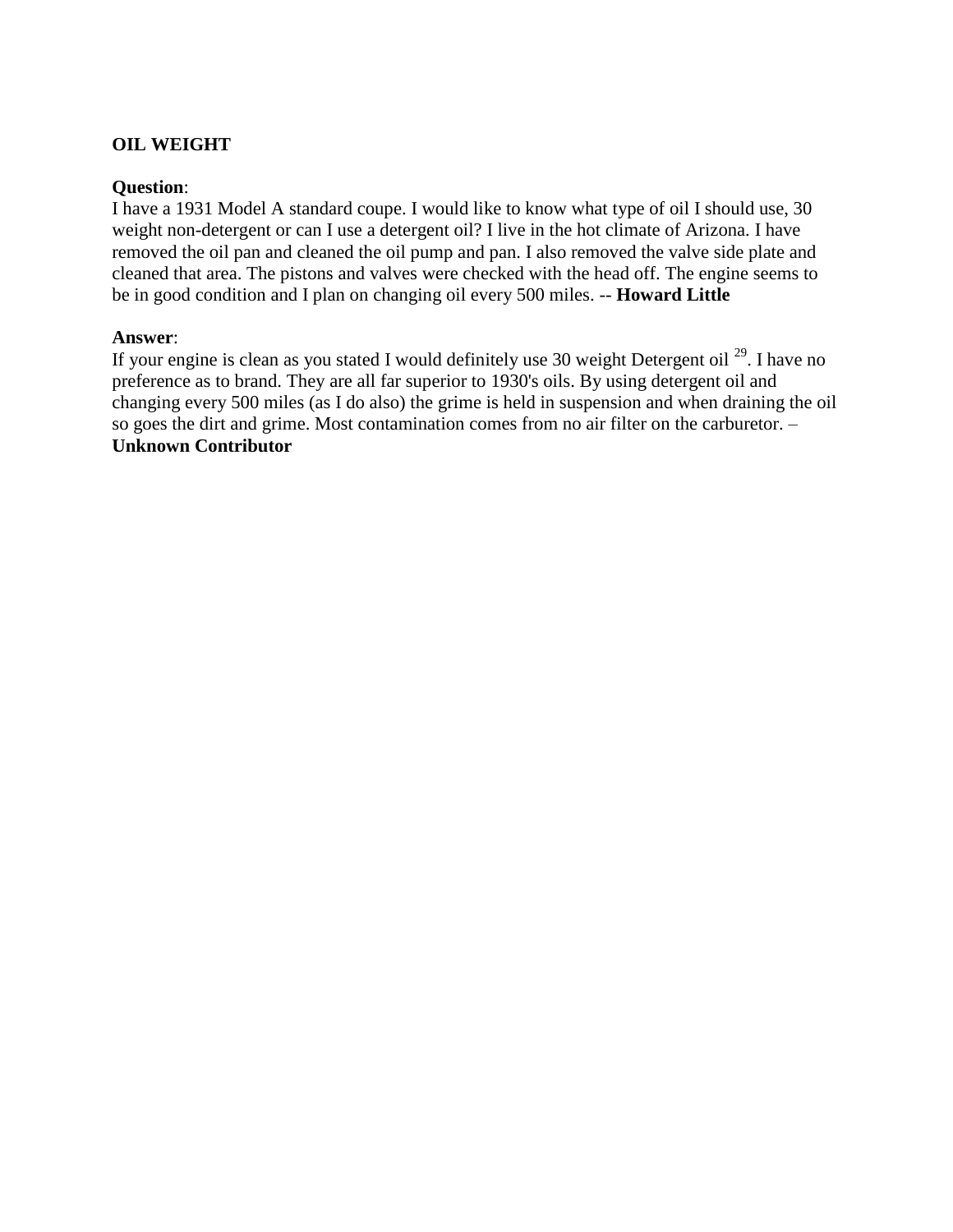# <span id="page-26-0"></span>**Appendix 4 - API RATING HISTORY**

#### **API Numbers** <sup>30</sup>

Shortly after WWII, the American Petroleum Institute (API) developed a system that established three basic types of engine oils: regular, premium and heavy-duty. Naturally, three oil classifications could never hope to cover all of the different applications ranging from conventional passenger cars to heavy-duty trucks. The API eventually realized that other variables had to be considered, such as the type of engine and its usage. In 1952, the API launched the service classifications system.

The API system revolves around two general classification: S for Service (typical passenger cars and light trucks) and C for commercial applications (typical diesel equipment). The breakdown of "S" varieties is as follows:

**SA:** This is a plain mineral oil that doesn't contain additives common in today's high-tech lubricants. This oil was primarily used in the 1920s and is obsolete today.

**SB**: Lubes that contain anti-wear and oxidation inhibitors as well as corrosion inhibitors. This oil was primarily in use prior to 1964, was created for vehicles that saw moderate conditions and is obsolete today.

**SC:** This classification was originally recommended for use in 1964-67 vehicles. It contains additives that control rust, wear, corrosion and engine deposits. It too is now obsolete.

**SD:** These lubes were recommended for use in 1968-70 vehicles as well as certain post-1970 passenger cars. This oil contains the same additive packages as the SC class and can be used in place of it. SD is obsolete today.

**SE:** This category was recommended for certain 1971 vehicles as well as most 1972 vehicles. This classification offered more protection than the SD group of lubricants and was suitable for severe-duty applications. This classification is used in place of SD oils, but it is now obsolete. **SF:** Recommended with 1988 and older passenger vehicles. This oil has superior anti-wear properties and enhanced oxidation stability over SE lubricants. It too is obsolete today.

**SG:** The SG rating was introduced in 1989 and combined the performance properties of the commercial rating CC (lubricants designed for use in supercharged/turbocharged diesel applications in moderate to severe service). Its designated use is for 1993 and older engines, and is also obsolete.

**SH:** Now obsolete, SH was designed for 1996 and older engines.

**SJ:** Introduced in 1996, this rating is for all automotive engines, early 2001 and older and is still current.

**SL:** This rating is for all gasoline engines currently in use. SL oils are manufactured for better high-temperature deposit control and lower oil consumption. Some SL oils also qualify as "Energy Conserving."

**SM:** This rating is the most current as of 2005 and has reduced levels of ZDDP to account for degradation of catalytic converters in modern cars. It has problems with flat tappet cams and with high pressure gears.